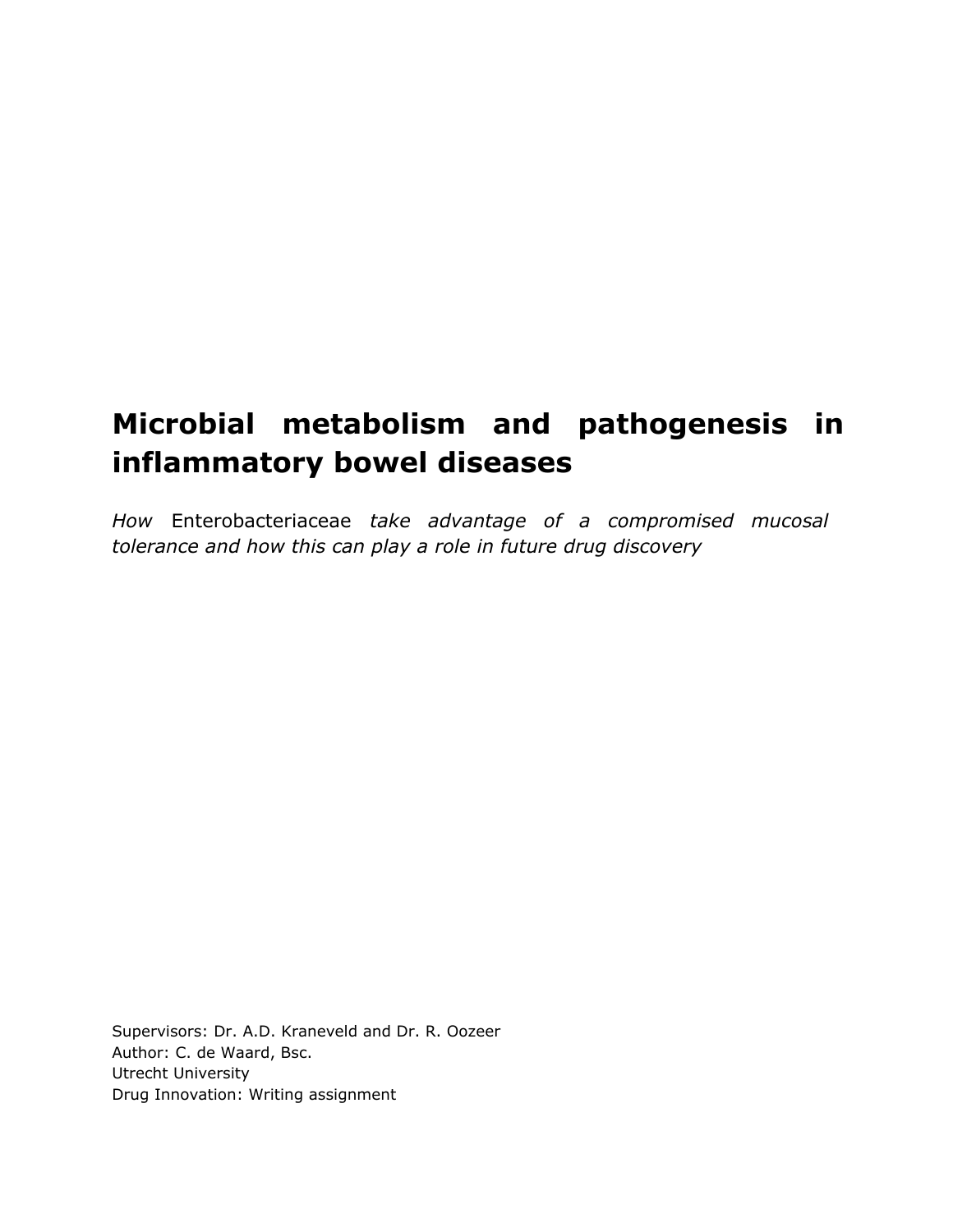## **Keywords**

Inflammatory bowel diseases - Mucosal tolerance - *Salmonella typhimurium* - Adhesive-invasive *Escherichia coli* - Prebiotics - Probiotics - Synbiotics

#### **Abstract**

The prevalence of inflammatory bowel diseases (IBD) has been rising in developed countries. Although extensive research has shown that the onset of IBD depends on genetic susceptibility, environmental risk factors and the function of the microbiota, treatment of these diseases has shown limited results. In order to improve the treatment of IBD it is necessary to have a better understanding of the metabolism and survival strategies of bacteria like *Salmonella typhimurium* and adherent-invasive *Escherichia coli* (AIEC), two important bacterial strains that play a role in the onset and remission of inflammation in IBD. There are indications that both *S. typhimurium* and AIEC utilize an energy source to promote their own growth, that cannot be used by the commensal flora. This hypothesis gives rise to new treatment strategies for IBD. To compete with these pathogens, the administration of an extra fermentable carbon source, like oligosaccharides (prebiotics), in combination with the use of selected probiotic strains (together called synbiotics) should be investigated.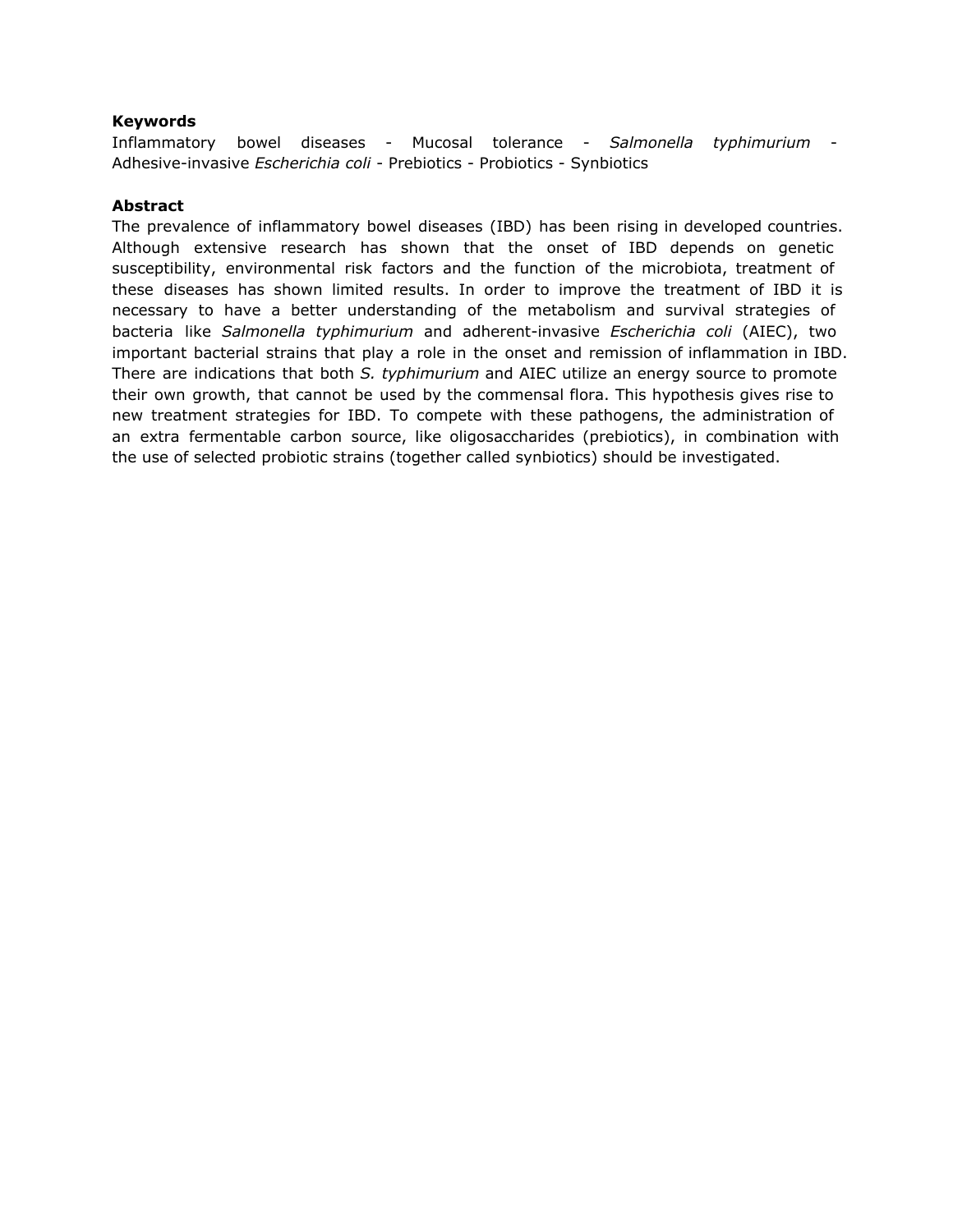#### **1. Introduction**

The human body has to cope with the presence of bacteria every day. Mucosae, specially the gastrointestinal tract, are densely colonized with microorganisms. Bacteria can be beneficial or pathogenic and the immune system needs to elicit an adequate response to these inhabitants. Both pathogens and commensals challenge this delicate balance every day by interacting with host cells and influencing intracellular pathways. Studying how bacteria, and particularly pathogenic bacteria, interact in these pathways is a cornerstone in understanding the development and progression of both infectious diseases and autoimmune diseases.

In the last decade the prevalence of inflammatory bowel diseases (IBD) in developed countries has been rising. Extensive research has been done and it is clear that the onset of IBD depends on both genetic susceptibility and environmental risk factors (Xavier, 2007). The intestinal microbiota plays a key role in the progression to these diseases, thus the focus of research lies mainly on the microorganisms that are present in the intestines.

So far, clinical trials that aim to alter the microbiota to a composition that is found in healthy subjects, show conflicting results (Sartor, 2004; Marteau, 2003). This may be due to the ineffectiveness of current approaches to change the microbiota permanently. For instance, probiotics have a limited impact on the overall structure and activity of the microbiota. In addition, there is a possibility that the western-lifestyle diet further limits the alteration of the bacterial composition in the gut. Moreover, most intervention studies are performed with generic probiotic strains that are not selected for IBD. This is due to the lack of microbial biomarkers that facilitate the screening for relevant strains. Therefore it is necessary to have a better understanding of the metabolism and survival strategies of bacteria that play an important role in the onset of inflammation in IBD (Sartor, 2004; Marteau, 2003).

This mini review focuses on the survival mechanisms of *Salmonella typhimurium* and adherent-invasive *Escherichia coli* (AIEC). We have focussed on these two bacterial strains because of their similar way to influence host cell response in their benefit. As far as known, both *S. typhimurium* and AIEC play important roles in IBD (Chassaing, 2011). Hence, characterizing the role of these bacteria gives a better insight in the etiology of IBD and provides new potential targets for drug development in the future.

## **2. Inflammatory bowel disease**

Inflammatory bowel diseases are characterized by a chronic inflammation of the intestinal tract. The two major forms of idiopathic IBD are Crohn's disease (CD) and ulcerative colitis (UC). Key features of CD are patchy and segmental lesions which can occur at any site of the gastrointestinal tract. The earliest lesions can be observed over Peyer's patches and mostly the proximal ileum is affected. Furthermore, granulomas consisting of aggregated macrophages can be found throughout the intestines. UC is characterized by a diffuse, superficial mucosal ulceration that begins in the rectum and extends proximally in a continuous manner. In histological stains, depletion of goblet cell mucin and infiltration of neutrophils in the lamina propria and crypts can be observed (Xavier, 2007).

Known risk factors for developing IBD are diet, hygiene, smoking, appendectomy, childhood infections and atypical mycobacterial infections (Loftus, 2004; Xavier, 2007). The highest prevalence and incidence can be found in Europe and North America. A rising incidence is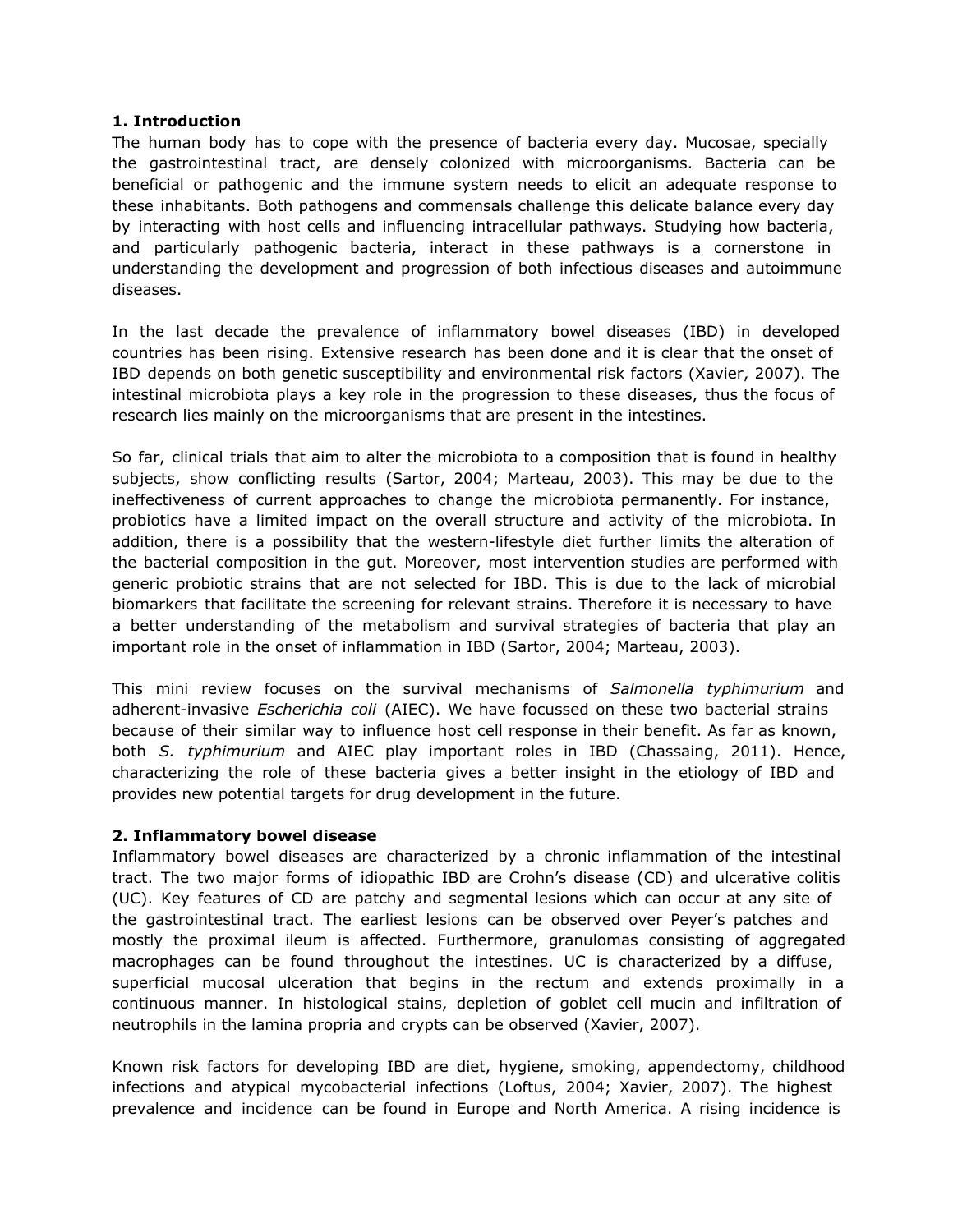noticeable in Southern Europe, Asia and the developing countries (Molodecky, 2012). The western diet (a diet high in fats, sugar and protein but low in fibers) is an important contributor to the development of inflammatory diseases (Macia, 2012; Nicherson, 2012). Additionally, the high rate of antibiotic use, especially during childhood, adds to the high incidence of IBD in developed countries (Xavier, 2007; Macia, 2012).

Besides the environmental factors that play a role, also the genetic background is essential in the onset of IBD. Genome wide screening resulted in a list of genes that are involved in the development of IBD. These genes relate to pathways that affect intestinal homeostasis and epithelial barrier integrity, for instance NOD2-dependent innate immunity (mutations in the "sensor" genes CARD15 and NOD2); the inflammasome pathway and autophagy (Saleh, 2011).

## **3. The microbiome**

Next to the characteristics that find their origin in the host, also the microbial environment is involved in the development of IBD. During the evolution of mankind, a symbiosis has developed between the host and the intestinal microbiota. Nutrition is the main factor shaping the composition of the microbiota, while genetic background, the immune system and environmental factors contribute to the stability. In turn, the microbiota is a major element contributing to the homeostasis of the host immunity and physiology on a local and systemic level (Simren, 2013; Nicholson, 2012).

The microbiota of a newborn is seeded at birth. A variety of factors influence the composition of the infants microbiota, like the way of delivery, mode of feeding or the use of antibiotics. For instance, the microbiota of children that are delivered vaginally is enriched with favourable *Lactobacillus* spp. and *Prevotella* spp., whereas children delivered via a caesarian section have a microbiota that contains *Staphylococcus* spp., which relates to the bacterial composition of the mother's skin (Nicholson, 2012; Chassard, 2014). The first colonizers are essentially aerobic bacteria. The composition is gradually changed to a more diverse, anaerobic-dominated microbial community. During adulthood the microbiota appears to be stable. In the late phase of life the composition changes towards a facultative anaerobe community, where the ratio Bacteroidetes to Firmicutes shifts and the amount of bifidobacteria decreases (Honda & Littman, 2012; Nicholson, 2012).

In a healthy adult, the microbiota is dominated by 4 phyla, see table 1. When developing IBD, a shift in the composition of the microbiota occurs. The diversity of the microbiota decreases and the amount of mucosa associated bacterial strains rise (Chassaing, 2011). Furthermore, a depletion of anaerobics has been found, while there is a rise in facultative anaerobic enterobacteriaceae (Winter, 2013).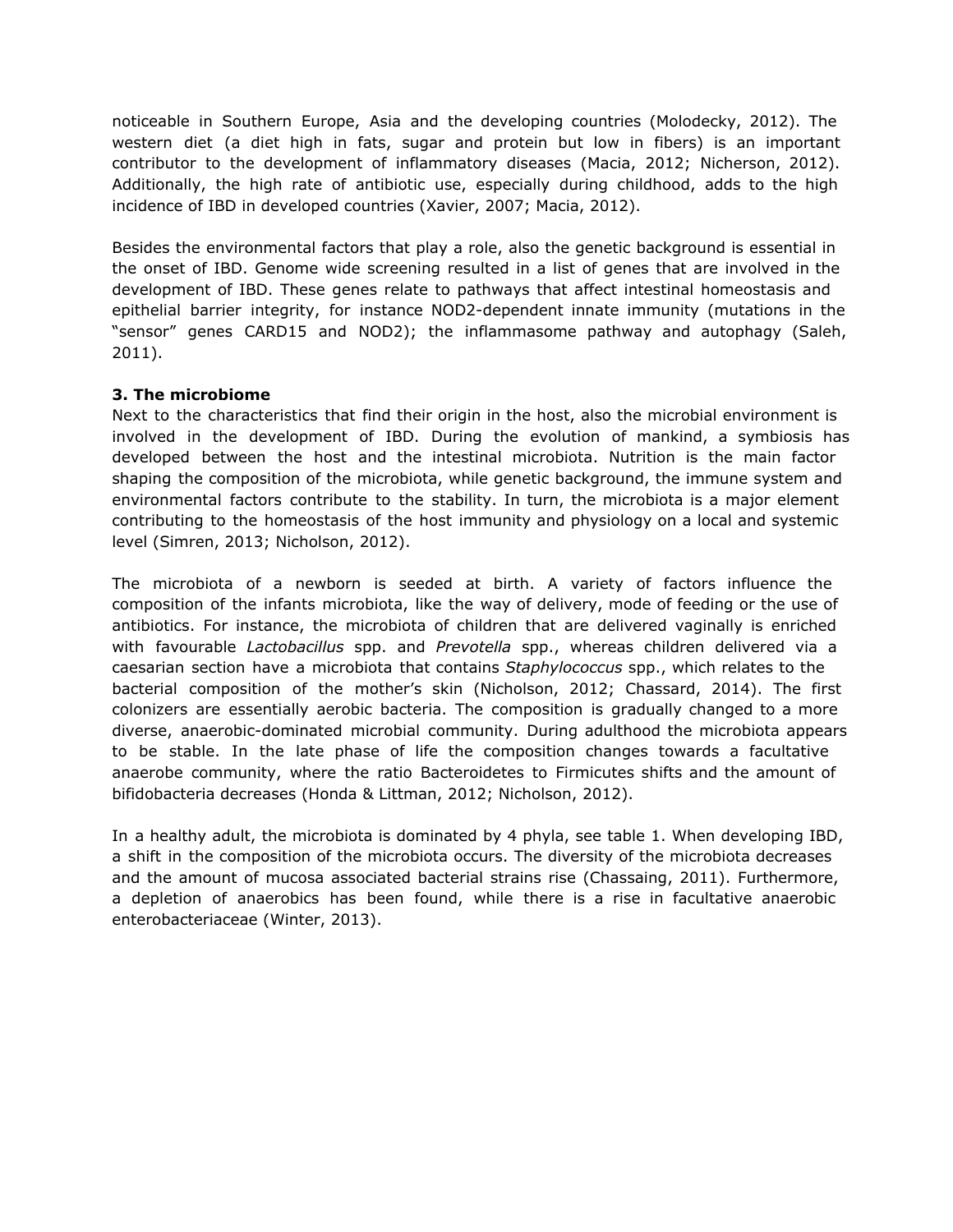**Table 1. Major bacterial genera of the microbiota in a healthy adult** (Honda & Littman, 2012; Simren, 2013)**.**

| <b>Phylum</b>        | Genera                                                                 |
|----------------------|------------------------------------------------------------------------|
| <b>Bacteroidetes</b> | Bacteroides spp.                                                       |
|                      | Prevotella spp.                                                        |
| <b>Firmicutes</b>    | Clostridium cluster IV (C.<br>leptum,<br>Faecalibacterium prausnitzii) |
|                      | Clostridium cluster XIVa (C. coccoides)                                |
|                      | Lactobacilli                                                           |
|                      | Bacillus spp.                                                          |
| Proteobacteria       | Escherichia spp.                                                       |
| Actinobacteria       | Bifidobacterium spp.                                                   |

Next to the changes in the composition of the 4 dominating phyla, also pathogenic bacteria get the opportunity to colonize the gut (see table 2) (Honda & Littman, 2012). Opportunistic/pathogenic bacteria that are commonly found in subjects with IBD are enterotoxigenic strains of *Bacteroides fragilis*, *Klebsiella pneumoniae*, *Proteus mirabilis, Ruminococcus gnavus* and *Ruminococcus torques* (Honda & Littman, 2012; Winter, 2010). Additionally there is a rise noticeable in the amounts of the Proteobacteria *Salmonella typhimurium*, *Campylobacter* spp., adherent-invasive *Escherichia coli* (AIEC) and *Helicobacter hepaticus* (Honda & Littman, 2012; Winter, 2013; Chassaing, 2011).

| Table 2. Bacterial shift in the microbiota of patients with IBD (Honda & Littman, 2012; |  |  |  |  |
|-----------------------------------------------------------------------------------------|--|--|--|--|
| Simren, 2013; Nicholson, 2012; Chassaing, 2011)                                         |  |  |  |  |

| Decline in:                                                   | <b>Rise in:</b>                                          |  |  |  |  |
|---------------------------------------------------------------|----------------------------------------------------------|--|--|--|--|
| Bifidobacterium spp.                                          | Actinobacteria (but no rise in Bifidobacterium spp.)     |  |  |  |  |
| Bacteroides spp.                                              | Proteobacteria (adherent-invasive E. coli (AIEC))        |  |  |  |  |
| Firmicutes (Lactobacilli and<br>Faecalibacterium prausnitzii) | Bacteroidetes (Prevotellaceae and<br>Porphyromonadaceae) |  |  |  |  |

Although *E. coli* can be present as a commensal without rarely causing any symptoms of disease, there are pathogenic strains that can initiate inflammation. Strains that are highly prevalent in subjects with IBD are mucosa-associated *E. coli* (MAEC). While MAEC are present in both UC and CD, the presence of AIEC, a subtype of mucosa-associated *E. coli*, is restricted to CD (Rolhion, 2007; Martinez-Medina, 2009). The criteria for inclusion in the group of AIEC are 1) the actin-dependent ability to adhere and invade intestinal epithelial cells, 2) the ability to invade and survive in macrophages without causing cell death, and 3) the ability to initiate the release of large amounts of TNF-α by macrophages (Glasser, 2001;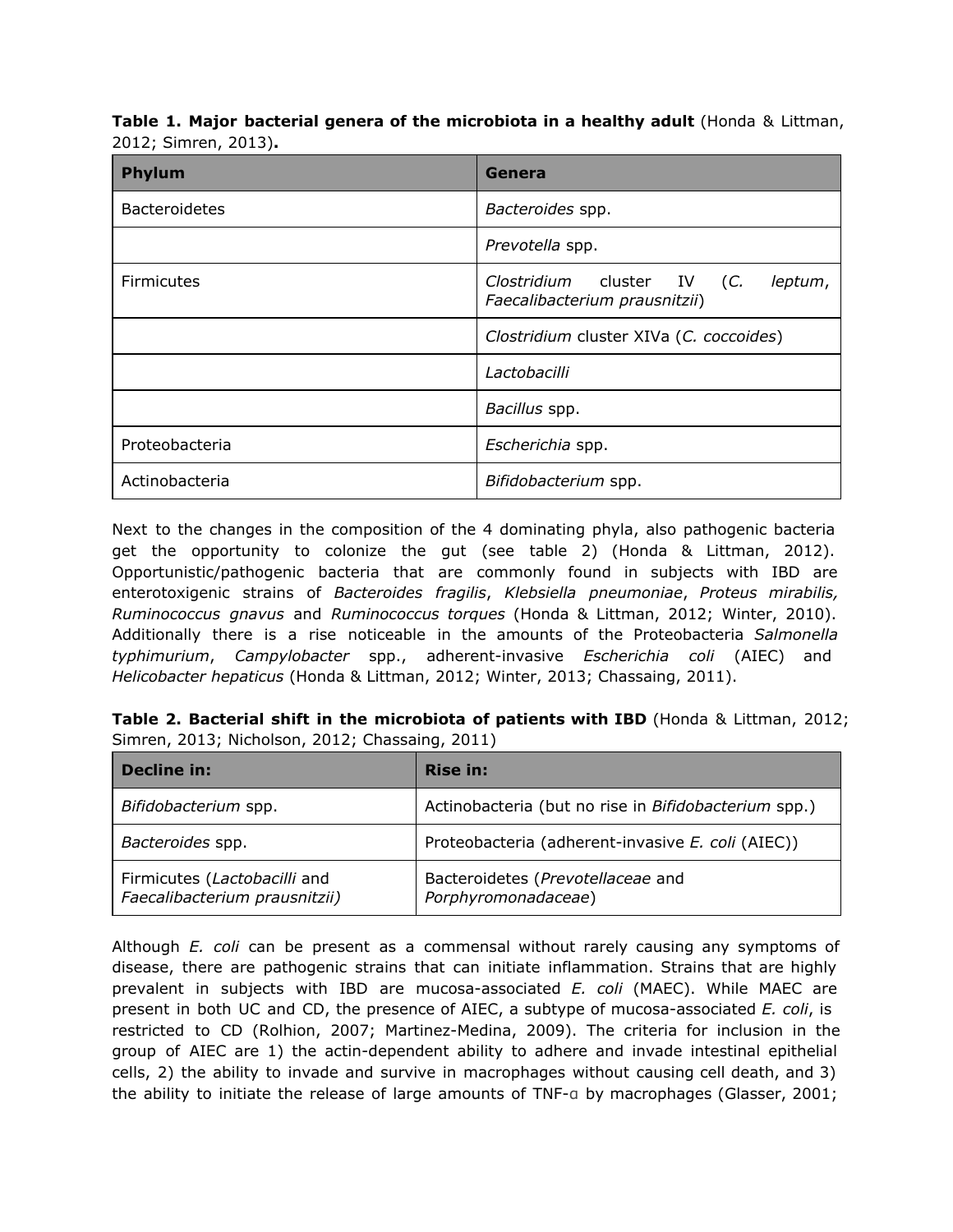Martinez-Medina, 2009; Rolhion, 2007). These characteristics make AIEC a very interesting link between the innate immune system and the onset of inflammation in IBD.

Another strain of bacteria that can invade epithelia is *S. typhimurium*, a sulfate-reducing bacterium (SRB) that is highly present in patients with UC (Rowan, 2009). In the gut, hydrogen sulfide (H<sub>2</sub>S) is produced endogenously and by strains of gram negative, anaerobic bacteria. These bacteria produce H2S by metabolizing short-chain fatty acids (SCFA) (Medani, 2011). When the gut is additionally colonized by SRB, a rise of  $H_2S$  can be seen as a byproduct of the metabolism of SRB. Recently there has been a lot of focus on the role of H<sub>2</sub>S in the intestines. Small amounts seem to be necessary for optimal gut function, since hydrogen sulfide has shown to regulate gut motility, epithelial cell health and inflammation (Fiorucci, 2006; Shen, 2013). On the other side higher concentrations of  $H_2S$  in the gut can cause tissue damage and inflammation. It is known that  $H<sub>2</sub>S$  can inhibit the oxidation of butyrate and other SCFAs, and impair phagocytosis and bacterial killing (Rowan, 2009; Medani, 2011; Chen, 2010). The inhibition of SCFA oxidation leads to an 'energy deficiency hypothesis' in UC, which makes  $H_2S$  concentrations increase, impairing the butyrate production and resulting in energy deficiency for colonocytes, since they rely for 70% on butyrate as an energy source (Rowan, 2009; Medani, 2011). Therefore, characterizing the survival strategies of *S. typhimurium* can provide new insights in the etiology and treatment of IBD.

## **4. The mucosal layer in the gut**

Before pathogenic bacteria like AIEC and *S. typhimurium* have the opportunity to colonize the gut, they first have to disturb intestinal homeostasis. The human body maintains homeostasis by sustaining an intestinal barrier with the external environment and controlling the exposure of bacteria to host tissue. In an anatomical manner this is established by stratification of the intestinal mucosae, which minimizes direct contact of bacteria with the epithelial surface, and compartmentalization, which constrains invasive bacteria to intestinal sites and limits the exposure of these bacteria to the systemic immune system (Hooper, 2012). This compartmentalization is established by a bilayer of mucus that is present in the colon, the glycocalyx. The dense, inner layer of the polysaccharide bilayer is firmly attached to the epithelium and is devoid of bacteria (Saleh, 2011; Hooper, 2012). The luminal side consists of large amounts of secretory immunoglobulin A, glycoproteins, proteoglycans, peptides and enzymes. These components are packed in a network of glycoprotein Mucin, which is produced by goblet cells. Often the glycocalyx in patients with IBD is affected (Macia, 2012). For instance, less defensins are present in the mucus layer of CD patients compared to controls and these defensins are less capable of eliminating invading *E. coli* (Wang, 2007). Furthermore, there are indications that multidrug resistance 1 (MDR1) protein and transmembrane MUCIN-3 are associated with UC. These factors compromise the defence against pathogens and therefore play a role in the onset of IBD (Knight, 2008).

Underneath the glycocalyx lie the epithelial barrier and the lamina propria. The epithelial layer consists of absorptive enterocytes, microfold cells (M cells), multipotent crypt cells, antimicrobial and growth factor producing paneth cells and hormones producing enteroendocrine cells (Natividad, 2013). The paracellular pathway of the epithelial barrier is sealed by tight junction proteins, adherens junctions and desmosomes which regulate the integrity and structure of the monolayer. Intracellularly the junction proteins are connected with actin. Modulation of tight junction proteins or actin can result in an increased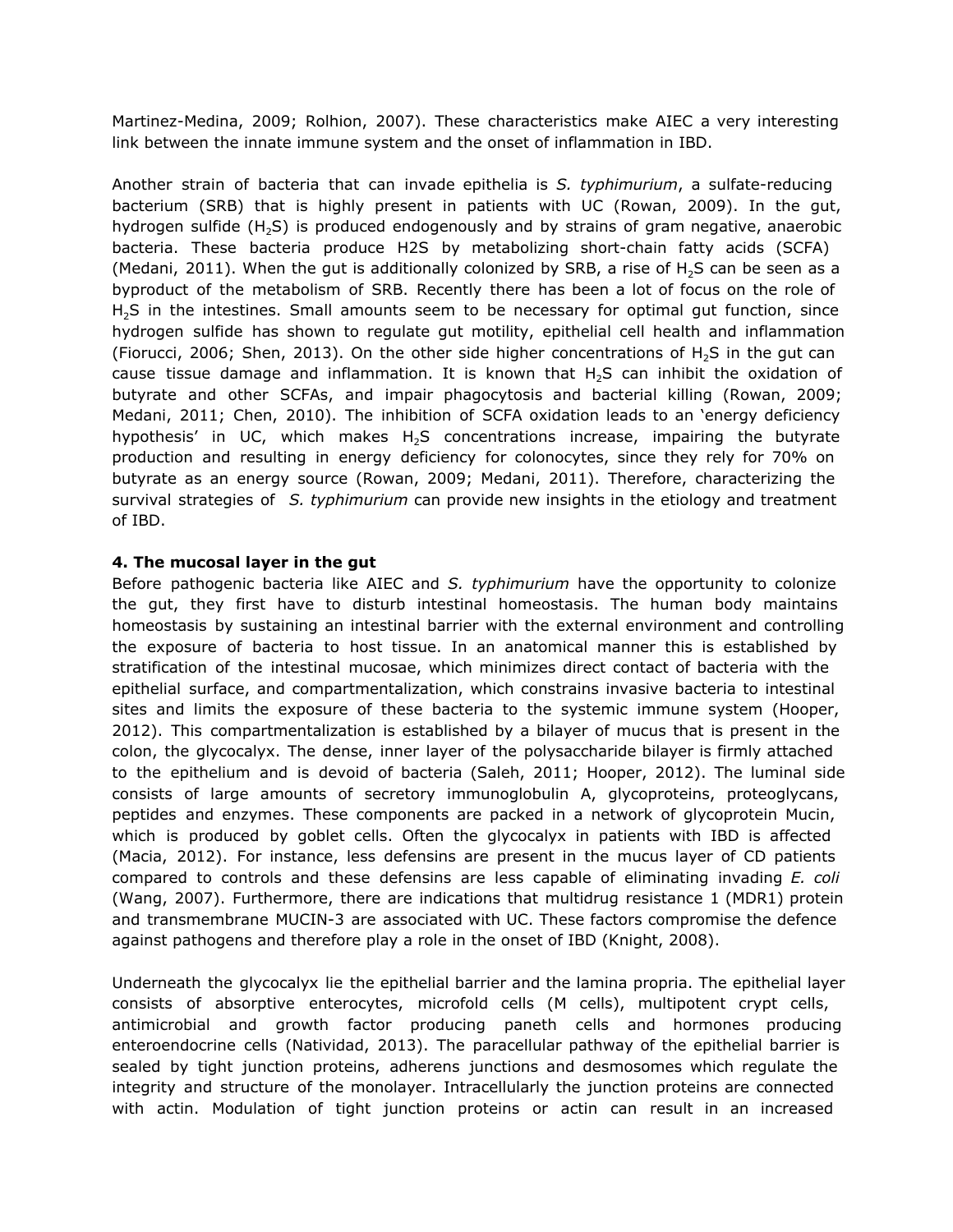permeability which can either be used by immune cells to invade the lumen and decrease the rate of infection, or by microorganisms to invade the host (Natividad, 2013; Turner, 2009; Berkes, 2003). Pathogens can disrupt the tight junctions by altering the cellular cytoskeleton and induce actin rearrangements, and by affecting directly the tight junction proteins (Berkes, 2003). For instance *E. coli* forms a pedestal lesion when invading an epithelial cell. This results in intracellular actin rearrangements that alters the structure of the cell and therefore also the structure of tight junctions, ultimately leading to increased permeability that facilitates bacterial passage through the epithelial barrier (Blikslager, 2007). Not only microorganisms can influence the permeability of the epithelial layer, also the genetic profile and the immune system play important roles in maintaining membrane integrity. Cytokines, especially TNF-α, IL-1 and IL-6 can impair barrier stability. The functional reason for this is enabling phagocytic cells to reach the side of infection. Due to the high release of TNF-α in IBD, the overall effect is that membrane integrity is impaired and pathogens are able to invade the host. This concept is further proven in the treatment of CD, where the membrane integrity can be improved by administering anti-TNF-α (Turner, 2009).

The second barrier a pathogen needs to overcome when invading the gut is the extensive presence of (innate) immune cells in the lamina propria that underlies the epithelial cell layer. Relevant players are the epithelial cell itself, macrophages, neutrophils and dendritic cells. The dendritic cells fall outside the scope of this article, an extensive review about these cells is written by Banchereau (Banchereau, 2000).

## *4.1 Epithelial cells*

On top of forming a physical barrier with the external environment, intestinal epithelial cells (IECs) also produce a range of proteins that sustain homeostasis in the gut. Proteins that are secreted by IECs are defensins, lysozymes, C-type lectins and cathelicidins. Their role is mainly to act as a natural antibiotic. Next to this, these proteins can also function as immuno-modulators and they have the ability to shape the composition of the microbiota (Sartor, 2008; Natividad, 2013).

IECs are a source of inflammatory and anti-inflammatory mediators in the gut. For instance, the release of TGF-β and IL-8 contributes to the attraction of macrophages and neutrophils respectively. In order to suppress the initiated inflammatory response and prevent damage to the host, anti-inflammatory mediators are released. These mediators are mostly derived from fatty acids, such as eicosapentaenoic acid (EPA) and docosahexaenoic acid (DHA) known as omega-3 (fish) oils (Serhan, 2005; Blikslager, 2007).

Besides their role in secreting immunomodulators, IECs are also important in sensing the environment via toll-like receptor signalling (TLR-signalling). The chronic activation of TLR by continuous bacterial passage through the epithelial layer should be prevented, as constant triggering of TLRs lead to the expression of the proinflammatory cytokines TNF-α and IL-1β, causing destruction of epithelium, loss of barrier integrity and the recruitment of macrophages and neutrophils (Honda & Littman, 2012; Fischer, 2006; Blikslager, 2007). Therefore, epithelial cells show a minimal expression of apically present pathogen recognition receptors, like TLR4 and lipopolysaccharide co-receptor CD14. IECs can signal to the systemic immune system by the activation of TLR3, TLR7, TLR8 and TLR9, which are intracellular pathogen recognition receptors (Artis, 2008). This way IECs are only able to signal when a pathogen is invading the mucosal layer and it could be one of the reasons why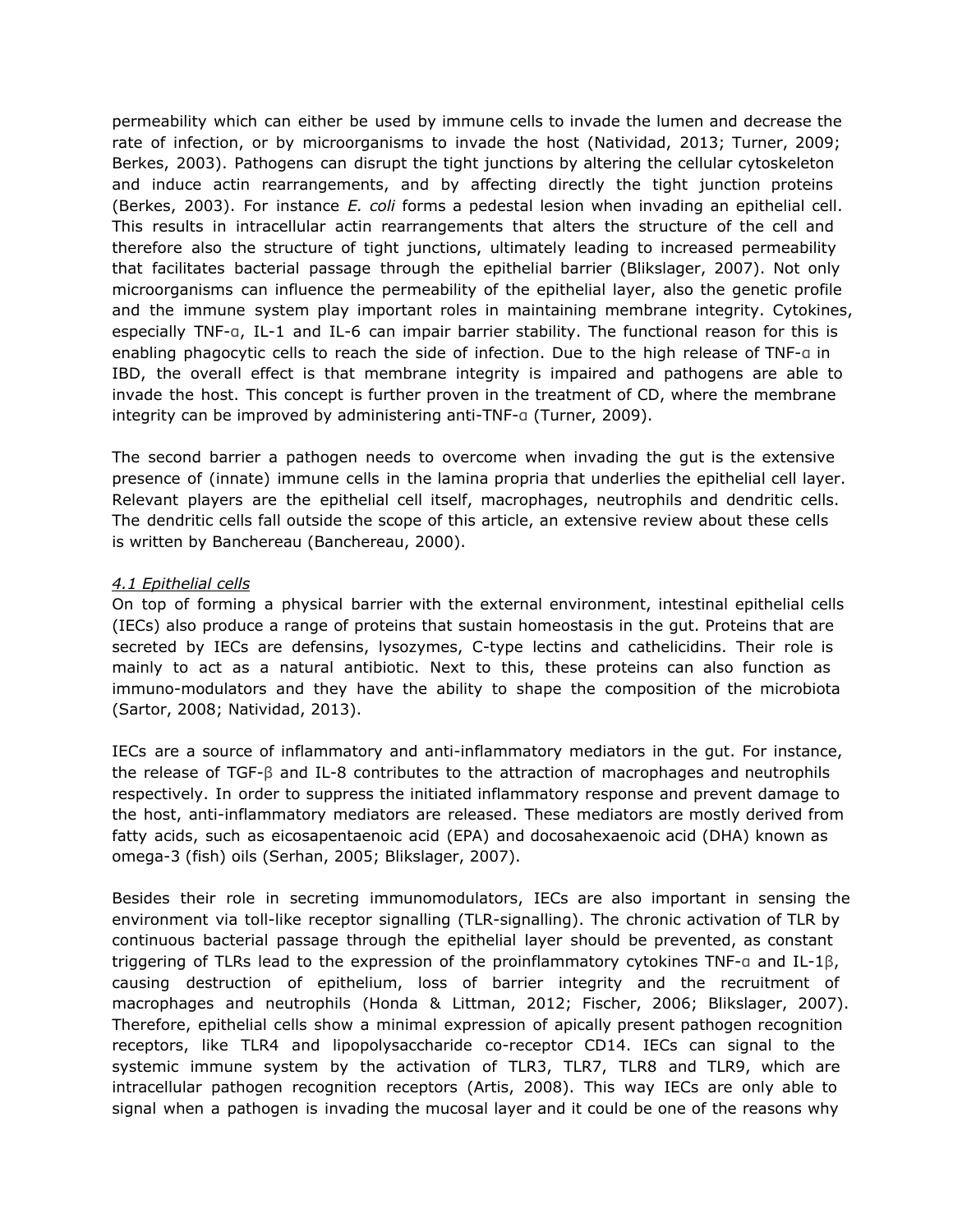IECs are hyporesponsive to commensal bacteria that do not invade the epithelial layer (Artis, 2008; Fischer, 2006).

## *4.2 Macrophages*

Macrophages are attracted to the lamina propria by TGF-β that is released by epithelial cells. Monocytes from the blood migrate to the lamina propria and are able to differentiate to either residential, intestinal macrophages or macrophages that produce proinflammatory mediators according to the amount of TGF-β that is present. Intestine residential macrophages are able to survive for weeks. These macrophages are present in the extracellular matrix of the lamina propria and show a different phenotype than macrophages that can be found elsewhere in the human body. To control the presentation of antigens to the systemic immune system, residential macrophages show a limited expression of LPS co-receptor CD14 and receptors for immunoglobulin A and G (Smythies, 2005; Smith, 2005; Smith, 2011). Furthermore, residential macrophages have an impaired ability to produce proinflammatory cytokines and chemotaxis when they encounter a pathogen. The result is that residential macrophages cannot migrate to different sites of the intestines and therefore dendritic cells are the main presenters of antigens to T cells under healthy conditions (Smith, 2005). Although this type of macrophages show inflammation anergy, they do play a pivotal role in the response to infection since they are highly phagocytic and important scavengers of invaded *S. typhimurium* and *E. coli* (Smythies, 2005). This is done is a similar manner as IECs do, namely through the expression of intracellular TLR7-9 (Smith, 2011).

During an infection, more macrophages are recruited to the site of infection by cysteine-containing ligands (CC chemokines), non-cysteine-containing chemotactic ligands and pathogen derived peptides (Smith, 2005). The newly recruited macrophages show a distinct phenotype than their residential counterpart due to the increased release of TGB-β by IECs. Newly attracted macrophages can produce proinflammatory cytokines like TNF-α and IL-8. This phenomenon can particularly be seen in CD, where at least one third of the macrophages in the lamina propria show proinflammatory properties and CD14 expression, indicating that an elevated recruitment of monocytes is ongoing (Smith, 2005).

The release of proinflammatory cytokines by macrophages is not sufficient to induce the vast inflammatory response that is seen in IBD. Accordingly, other signals are necessary. As mentioned before, an important producer of inflammatory mediators is the epithelial cell. Upon TLR activation, IL-8 is released which attracts neutrophils to the site of infection (Berkers, 2003).

## *4.3 Neutrophils*

Neutrophils are phagocytic cells that are essential for resistance against bacterial and fungal infections (Segal, 2005). They accumulate in the lamina propria and subepithelium, where they decrease the infection by uptaking pathogenic bacteria and causing a respiratory burst. Additionally, they are a source of the proinflammatory cytokines TNF-α, IFN-γ and IL-8 indicating that they can alter tight junctions and the progression of inflammation (Blikslager, 2007; Hanauer, 2006).

The respiratory burst is essential for the functioning of a neutrophil. For years it has been thought that the reactive oxygen species (ROS) and reactive nitrogen species (RNS) are responsible for the killing of bacteria. Recently it got to the attention that also the proteases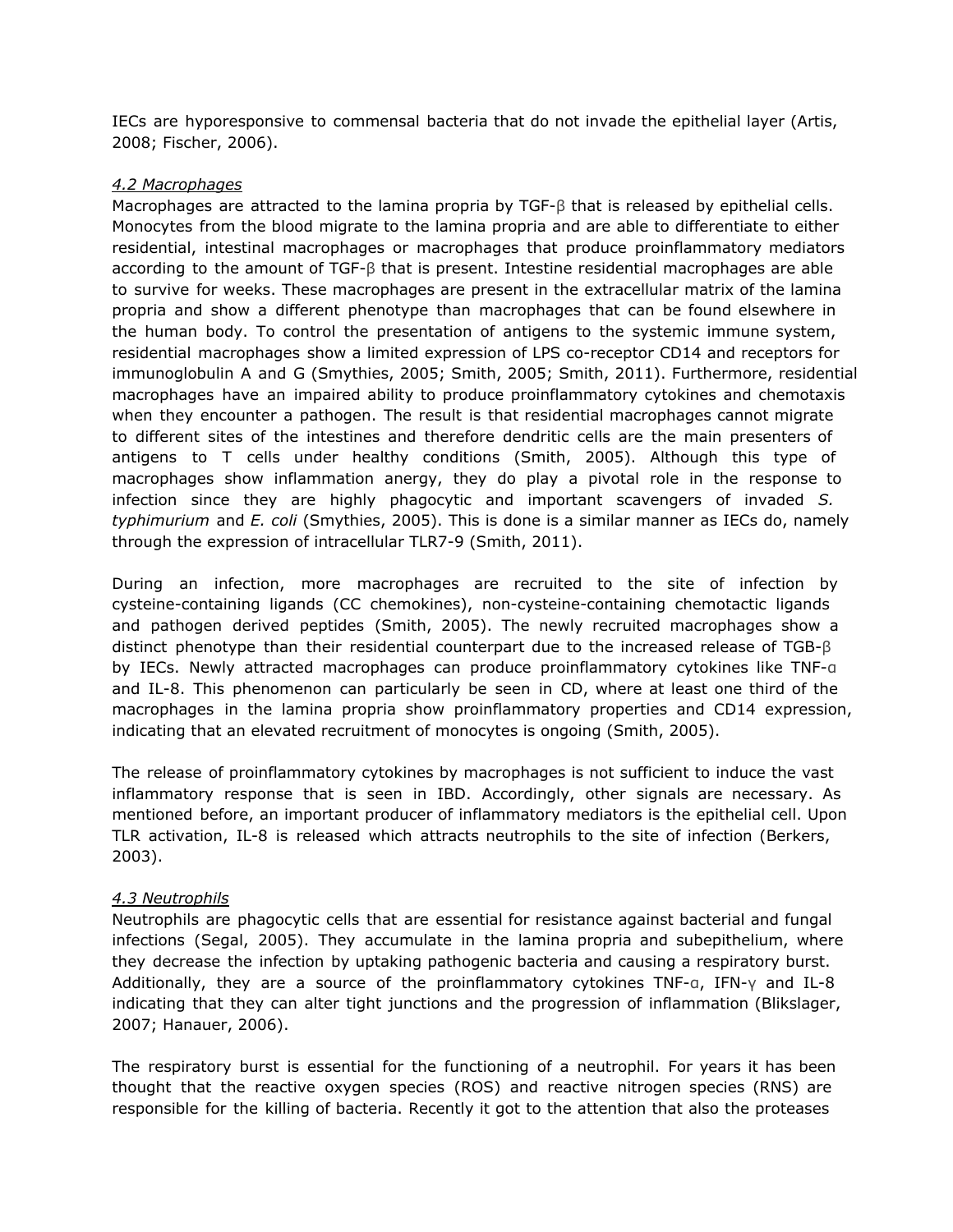inside the neutrophilic vacuole play an important role in the clearance of microorganisms. The moment a neutrophil engulfs a bacterium, it interacts with cytosolic proteins that activate electron transport through the NADPH oxidase NOX2 (Segal, 2005; Bedard, 2007). NOX family NADPH oxidases use oxygen as an electron acceptor and the product is superoxide, a ROS (Bedard, 2007). After the activation of NOX2, degranulation occurs due to pH elevation in the vacuole and the flux of different ions across the vacuole membrane. This process activates the proteases and together with the ROS that are produced, the microorganisms get cleared (Segal, 2005).

While decreasing the infection, neutrophils can also damage the intestinal tissue. During their migration to the site of infection, or when saturated, they release vacuoles that contain ROS, RNS and proteases that can damage the surrounding tissue or even cause cellular necrosis. Moreover, the extensive accumulation of neutrophils in the subepithelial space can impair epithelial membrane integrity, giving microorganisms the opportunity to invade the host. Therefore, the function and recruitment of neutrophils should be tightly controlled. This is established in different manners by macrophages and neutrophils themselves. The neutrophil is capable of secreting a lipoxin that signals to macrophages to inhibit further recruitment. Additionally, this lipoxin promotes macrophages to take up the saturated neutrophil in order to prevent damage of the surrounding tissue (Blikslager, 2007; Serhan, 2005).

In IBD, inhibition of neutrophil recruitment and clearance of neutrophils is either impaired or malfunctioning. For instance, it has been proposed that the enhanced release of granulocyte colony-stimulating factor by epithelial cells could be a cause of the delayed clearance of neutrophils (Ina, 1999). Additionally, the adherence of neutrophils to endothelial cells is enhanced in patients with IBD, by the upregulated expression of neutrophil adherence effector proteins P-selectin and intercellular adhesion molecule 1 (ICAM 1) (Naito, 2007). The result of these processes is the formation of the characteristic granulomas we see in subjects with IBD (Hanauer, 2006).

## **5. Survival strategies of** *S. typhimurium* **and AIEC**

As aforementioned, both AIEC and *S. typhimurium* have similar survival mechanisms to overcome colonization resistance. These mechanisms are shown in figures 1 and 2, which are presented below.

# *5.1 The sulfate-reducing bacterium* S. typhimurium

*S*. *typhimurium* is a facultative anaerobic, sulfate-reducing, Gram-negative bacterium that can survive in the gastrointestinal tract under immunocompromised conditions. Infection can lead to gastroenteritis, an infection of the ileum and colon that manifests as fever and diarrhea (Santos, 2009). Enteric pathogens, like *S. typhimurium*, have the ability to actively induce inflammation, changing the composition of the microbiota and as a result, increase the amount of proteobacteria and give rise to a more favourable environment for survival.

The active inducement of inflammation by *S. typhimurium* is necessary to overcome colonization resistance (Stecher, 2007). To induce inflammation *Salmonella* makes use of two main characteristics, the invasion of the epithelial barrier via M cells and survival inside epithelial cells or macrophages. This is conducted via two Type III secretion systems (T3SS). Type 1 (T3SS-1) is involved in the invasion of the bacterium and actin arrangements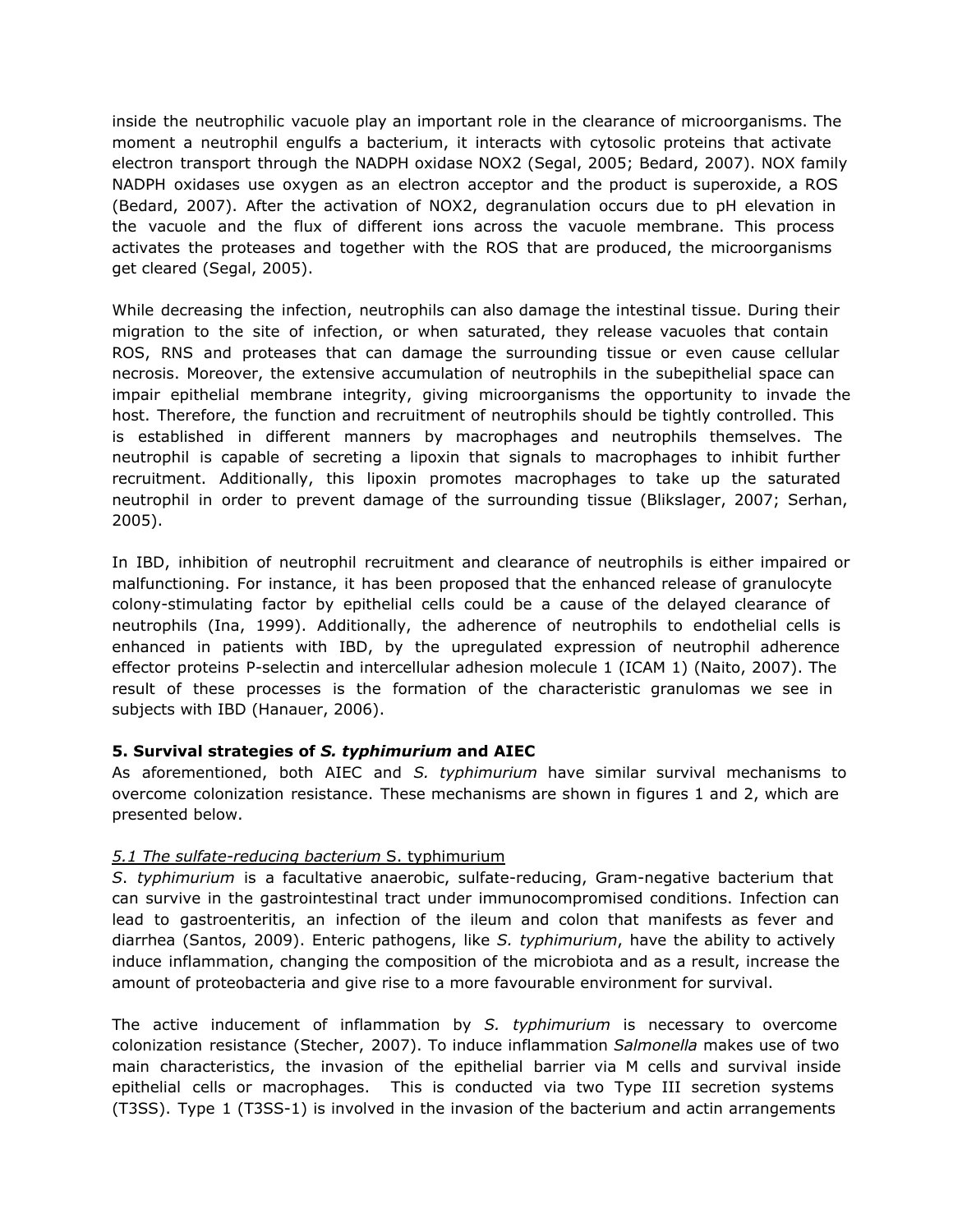inside the host cell. Type 2 (T3SS-2) is concerned with survival in the host cell, trafficking of *Salmonella* containing vacuoles and anaerobic growth (Santos, 2009; Thiennimitr, 2011; Bruno 2009).



**Figure 1.** The survival strategies of *S. typhimurium*. Two type III secretion systems (T3SS) of S. typhimurium are involved in the survival in the gut lumen. T3SS-2 plays a role in the trafficking of Salmonella containing vacuoles (SCV) across host cell membranes, where T3SS-1 is important in eliciting an immune response. The immune response is initiated by a variety of effector proteins. SopE and SopE2 are involved in the invasion of macrophages by activating the GTPases CDC42 and Rac1. Flagellin and SopB are internalized in the macrophage where they interact with IPAF, a cytosolic pattern-recognition receptor. This results in the activation of inflammasome Caspase-1 and the recruitment of neutrophils to the side of infection. Neutrophils produce reactive oxygen species (ROS) and reactive nitrogen species (RNS) as a response to Salmonella invasion. The vast inflammatory response causes an inflamed gut and elevated concentrations of hydrogen sulfide (H<sub>2</sub>S). Hydrogen sulfide is converted to thiosulfate by rhodanese enzyme, after which thiosulfate is oxidized by the ROS/RNS from the neutrophils. This ultimately leads to the respiratory electron acceptor tetrathionate, used by Salmonella to respire ethanolamine as a nonfermentable carbon source and to outcompete the commensal bacteria.

To survive, *S. typhimurium* needs to elicit a highly controlled and specific immune response, wherein activation of TLR5 is avoided (Lebeer, 2010). Flagellin and T3 effector proteins SopE, SopE2 and SopB are internalized by T3SS-1. The effector proteins start a reaction cascade by activating the GTPases CDC42 and Rac1, which result in ruffling of the cell membrane provoked by actin rearrangements (Santos, 2009; Zhou, 2001). This process enhances the entrance of bacteria in those host cells. In addition, flagellin and SopB cause oligomerization of Ipaf, a cytosolic pattern-recognition receptor, that leads to activation of the Caspase-1 inflammasome (Gewirtz, 2001; Franchi, 2006). Caspase-1 in turn proteolytically activates IL-1β and IL-8, leading to a proinflammatory response, the recruitment of neutrophils and cell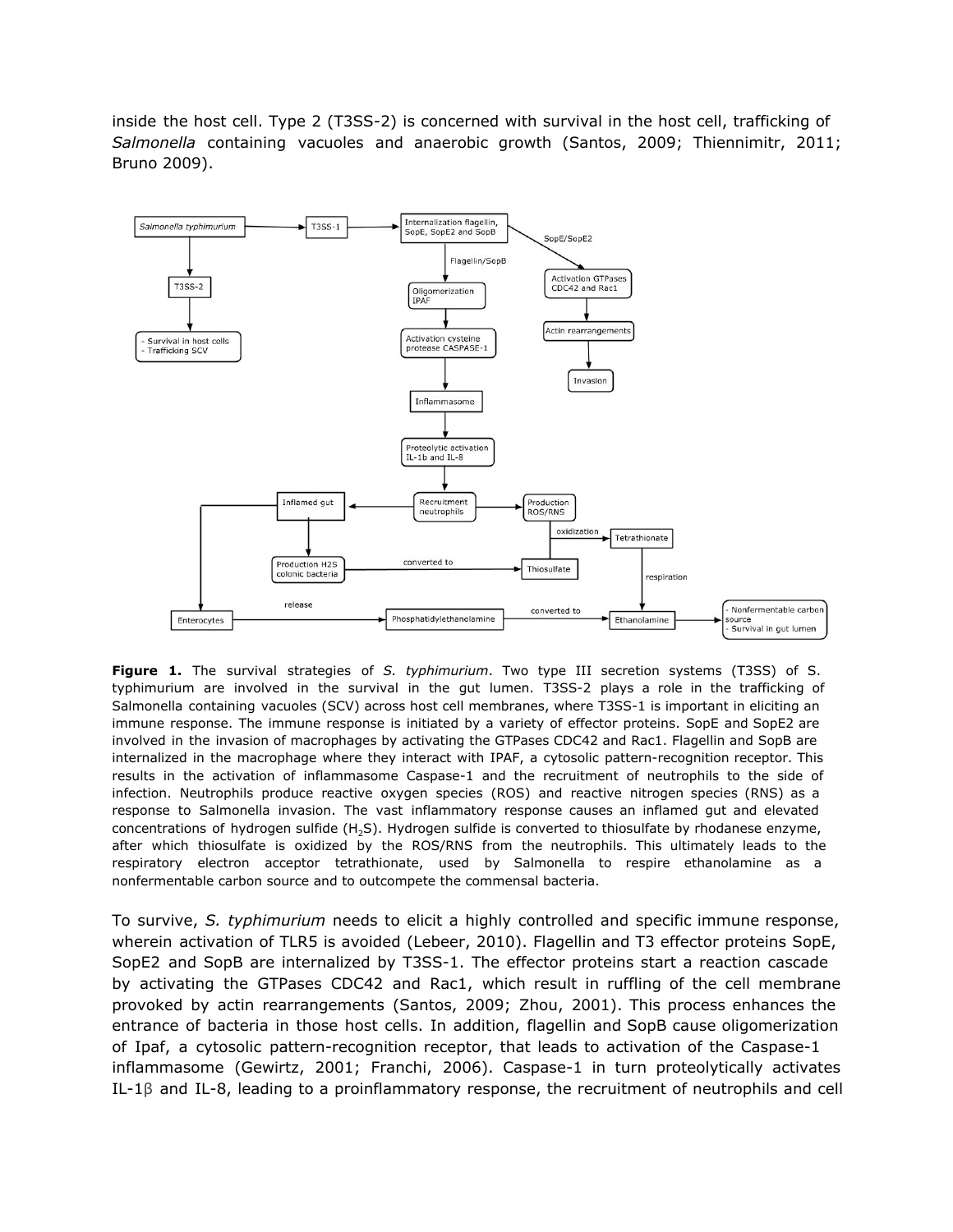death (Santos, 2009; Lyons, 2004; Andersen-Nissen, 2005). Although this will ultimately result in the death of *S. typhimurium* that reside inside the macrophage, the sacrifice is needed for the survival of the bacteria in the gut lumen. The inflammatory response leads to a more favourable environment for *S. typhimurium* due to an increased pH and a decrease in SCFAs, caused by an overproduction of inflammatory cytokines and  $H_2S$  (Honda & Littman, 2012; Winter, 2010; Thiennimitr, 2011; Abrahams, 2006). Under these circumstances *S. typhimurium* can outcompete the commensal microbiota, which further alters the composition of the microbiota and aggravates the symptoms associated with IBD (Honda & Littman, 2012).

The nutritional competition with the commensal flora is in favour of *S. typhimurium*, because the inflammatory response creates a new energy source that the commensal flora is not able to use. Important in this process is the presence of  $H_2S$ . The narrow concentration range from physiological feasible to highly toxic makes that the body need efficient mechanisms to clear  $H_2S$ . The clearance is mainly established by two enzymes, rhodanese and thiosulfate sulfurtransferase enzyme (Kolluru, 2013; Medani, 2011). Rhodanese activity is the rate limiting step in this process. In patients with UC, the activity of rhodanese is not increased nor is the expression of the enzyme, which can explain the high amounts of  $H_2S$  that are present in the gut (Medani, 2011). The end product of the enzymatic conversion of  $H_2S$  is thiosulfate (S<sub>2</sub>O<sub>3</sub><sup>2-</sup>). When thiosulfate is oxidized, tetrathionate (S<sub>4</sub>O<sub>6</sub><sup>2-</sup>) is formed (Winter, 2012; Stoffels, 2012; Thiennimitr, 2011). This oxidization is facilitated by ROS, that are products of the respiratory burst of neutrophils that was caused by the invaded *S. typhimurium*. Tetrathionate can be used by *S. typhimurium* as a respiratory electron acceptor to utilize the nonfermentable carbon source ethanolamine out of phosphatidylethanolamine (Winter, 2010; Thiennimitr, 2011). Phosphatidylethanolamine is released from the tips of the villi of enterocytes and it is one of the most abundant phospholipids in membranes. It can be converted to ethanolamine  $(C_2H_7NO)$  by phosphodiesterases, which are present in the majority of *Salmonella* and *E. coli* strains (Furne, 2001; Roof, 1988; Garsin, 2010).

So by invading the host, *S. typhimurium* induces an inflammatory response that leads to the production of a respiratory electron acceptor that can be used to bypass nutritional competition with the commensal microbiota in the gut lumen, thereby promoting it's own growth and survival inside the gut.

## *5.2 Adherent-invasive* Escherichia coli

AIEC present in patients with CD are able to adhere and invade IECs, replicate within macrophages and form a biofilm (Glasser, 2001; Martinez-Medina, 2009; Rolhion, 2007; Chassaing, 2013). The invasion of AIEC is caused by the disorganization of actin and displacement of occludin and E-cadherin, which results in the loss of integrity of the monolayer (Sasaki, 2007). Invasion is further stimulated by the interaction with the host outer membrane vesicles protein OmpA and heat shock glycoprotein gp96, which are localized on the endoplasmatic reticulum (Rolhion, 2010).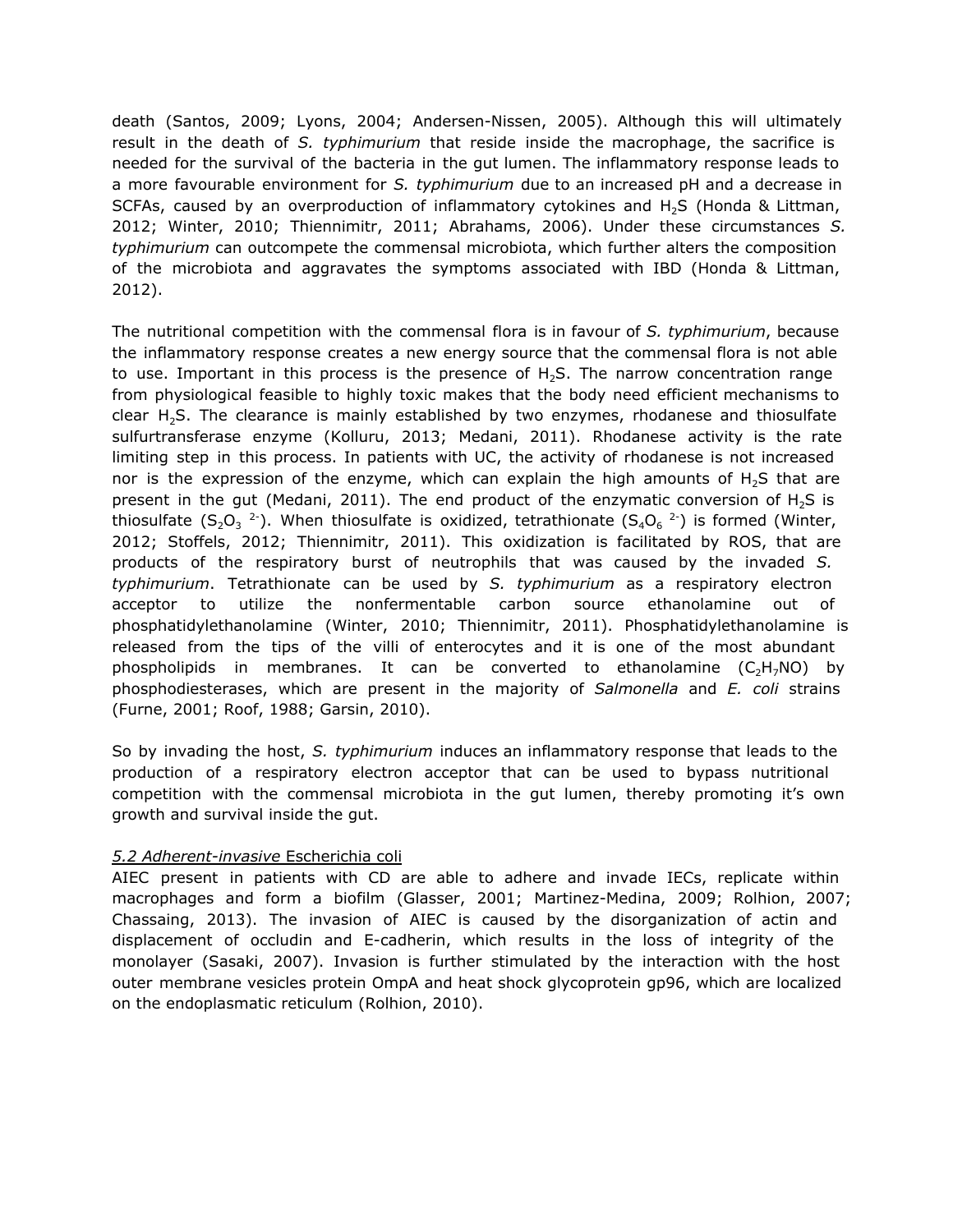

**Figure 2.** The survival strategies of adherent-invasive *Escherichia coli* (AIEC). For the survival in the gut *E. coli* relies mainly on two mechanisms. First AIEC invades macrophages by interacting with host outer membrane protein OmpA and heat shock protein gp96. The uptake in the macrophage results in an enhanced release of tumor necrosis factor alpha (TNF-α). This release is further enhanced by the adhesion of AIEC to carcinoembryonic antigen-related cell adhesion molecule 6 (CEACAM6) and the interaction with toll-like receptor 4. Neutrophils are recruited to the side of infection and the inflamed gut and the production of reactive oxygen species (ROS) and reactive nitrogen species (RNS) by neutrophils result in a favourable environment for AIEC. Chemical reactions between ROS and RNS in the gut lead to higher levels of nitrate (NO<sub>3</sub>), S-oxides and N-oxides, which AIEC can use as an energy source to potentially outgrow the commensal microbiota and survive in the gut lumen.

In addition to promoting invasion, AIEC also makes use of virulence factors like P fimbriae, type 1 pili and flagella to elicit invasion and survival. Type 1 pili can undergo an interaction with carcinoembryonic antigen-related cell adhesion molecule 6 (CEACAM6), which is present on the apical surface of ileal epithelial cells (Sartor, 2008). This interaction stimulates the release of IL-8, attracting neutrophils and macrophages that release TNF-α and IFN-y (Bringer, 2012; Chassaing, 2013). Furthermore, it has been proven that the release of IL-8 induces the expression of CEACAM6, further enhancing the adhesion and invasion of AIEC (Chassaing, 2013; Rolhion, 2010; Barnich, 2007). Recently it has been found that the adhesion of AIEC can also be established independently from CEACAM6, by the dietary component maltodextrin (Nickerson, 2012).

Type 1 pili do not only cause adherence to - and invasion of IECs, but they can also elicit an inflammatory immune response by binding to TLR4. Under healthy conditions TLR4 is only expressed by IECs in very small amounts, but under chronic inflammatory conditions TLR4 expression is increased (Cario, 2010). Upon binding of AIEC with TLR4 and the co-receptor MD2, the MyD88 pathway is activated and via NF-kB TNF-α is released (see figure 2 for a more detailed description). Also P fimbriae have the ability to signal through TLR4. The PapG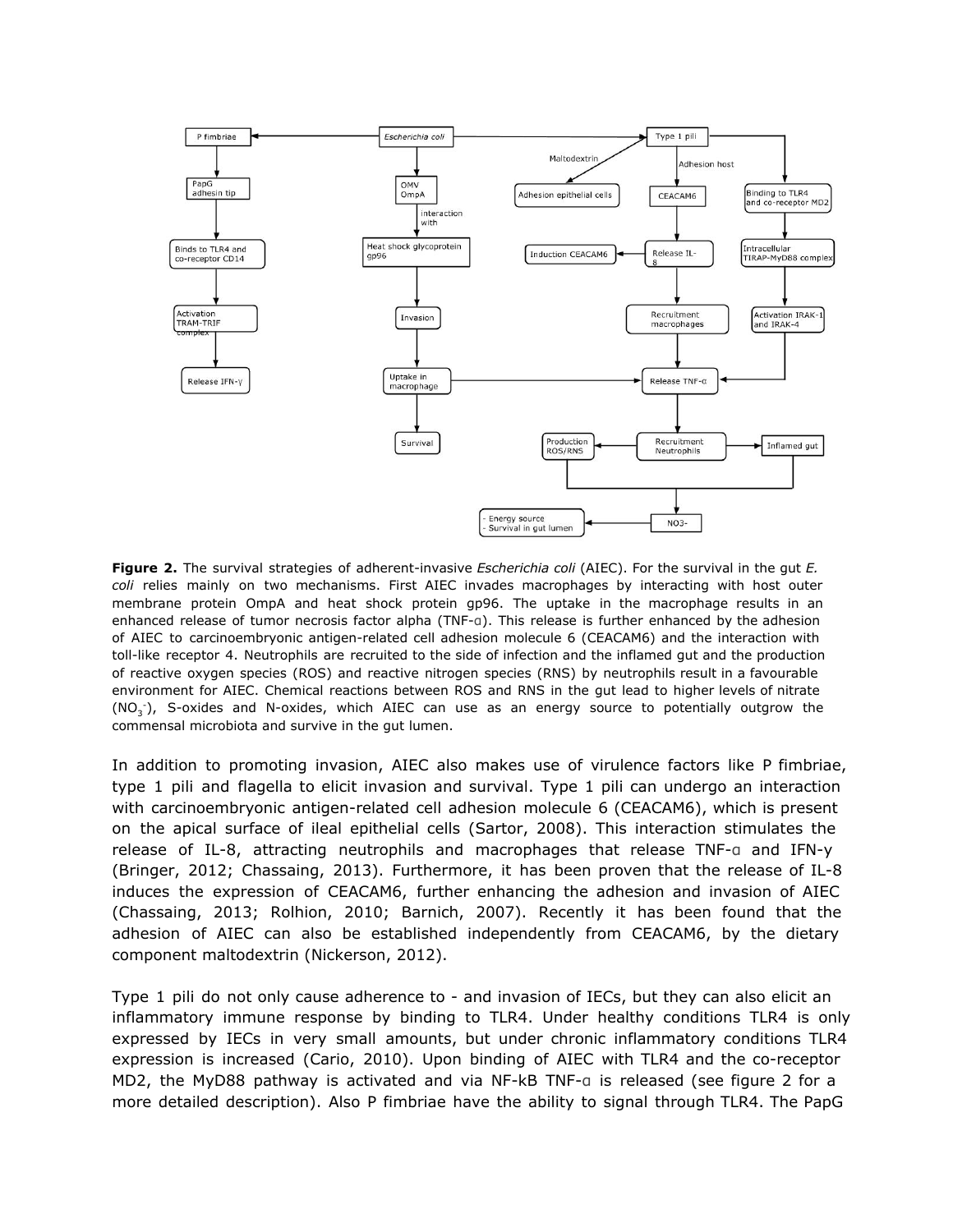adhesin tip of P fimbriae bind to the glycosphingolipid co-receptor and then signals in a MyD88 independent manner. The TRIF pathway is activated which results in the release of IFN-γ (Cario, 2010; Sartor, 2008). Although this gives the impression that the body is successfully fighting of the infection, AIEC actually uses this immune response in its benefit.

For the survival in the gut, AIEC relies on 2 mechanisms. After invasion of the intestinal barrier, *E. coli* needs to avoid clearance by the innate immune system. This is done by the entrance in macrophages and/or epithelial cells. Macrophages that are infected with AIEC secrete large amounts of TNF-α and IL-8 which enhance the inflammatory response in the intestines by attracting neutrophils. Furthermore, the release of TNF-α stimulates the intracellular replication of AIEC. Intracellular survival is achieved due to genetically impaired autophagy in subjects with CD, preventing or delaying cell death of the macrophage which results in the formation of granulomas (Glasser, 2001; Bringer, 2012).

The attraction of neutrophils is needed for the survival of AIEC in the gut lumen. The inflammatory response of neutrophils causes a rise in highly oxidized by products, like nitrate, ROS superoxide and RNS nitrogen oxide. In the colon these compounds react with each other to intermediate product peroxynitrite (ONOO<sup>-</sup>), which further reacts to nitrate (NO<sub>3</sub><sup>-</sup>) or it can oxidize organic sulfides and tertiary amines to S-oxides and N-oxides. Facultative anaerobic enterobacteriaceae, like AIEC, possess a variety of reductases and therefore they can use these by products for growth. This way they have an advantage over the commensal bacteria, increasing their survival in the gut and potentially outgrow the resident flora (Winter, 2013).

## **6. Possible targets and treatment**

So far, there is no cure for IBD and current (long-term) treatment of the disease is based on the relief of symptoms and the prevention of remission. This is established in a stepwise manner, in which different drugs are prescribed. The first step of treatment consists of the administration of anti-inflammatory 5-aminosalicylates (5-ASA) and, when necessary, antibiotics. Antibiotics are only prescribed in cases of CD complications, like bacterial overgrowth. 5-ASA are highly bowel-specific and therefore they do not cause severe side effects. Next to this, being derived from salicylic acid, there are indications that 5-ASA compounds can also function as an antioxidant to scavenge the ROS that are released by neutrophils during inflammation. Parallel to these drugs, probiotics can be prescribed since combined administration of probiotics and 5-ASA can alleviate symptoms in patients suffering from UC (Medscape, 2013; Bernstein, 2009).

When the disease cannot be kept under control with the administration of 5-ASA, corticosteroids are prescribed. Steroids are known for their rapid response, the downside is the occurrence of side effects and their high risk for complications when used for a longer period of time. Therefore, therapy with corticosteroids is normally for a short period of time and in low doses. During exacerbations, higher doses of corticosteroids can be prescribed. If this step of the treatment fails or when it takes too long to control the inflammation, a last resort for the healthcare practitioner is the prescription of immune-modifying agents, like thiopurines and anti-TNF-α (Kozuch, 2008; MedScape, 2013).

Thus far, a few recommendations are made according to changes in diet and lifestyle, because the link between IBD and diet/lifestyle is poorly understood. Suggestions are to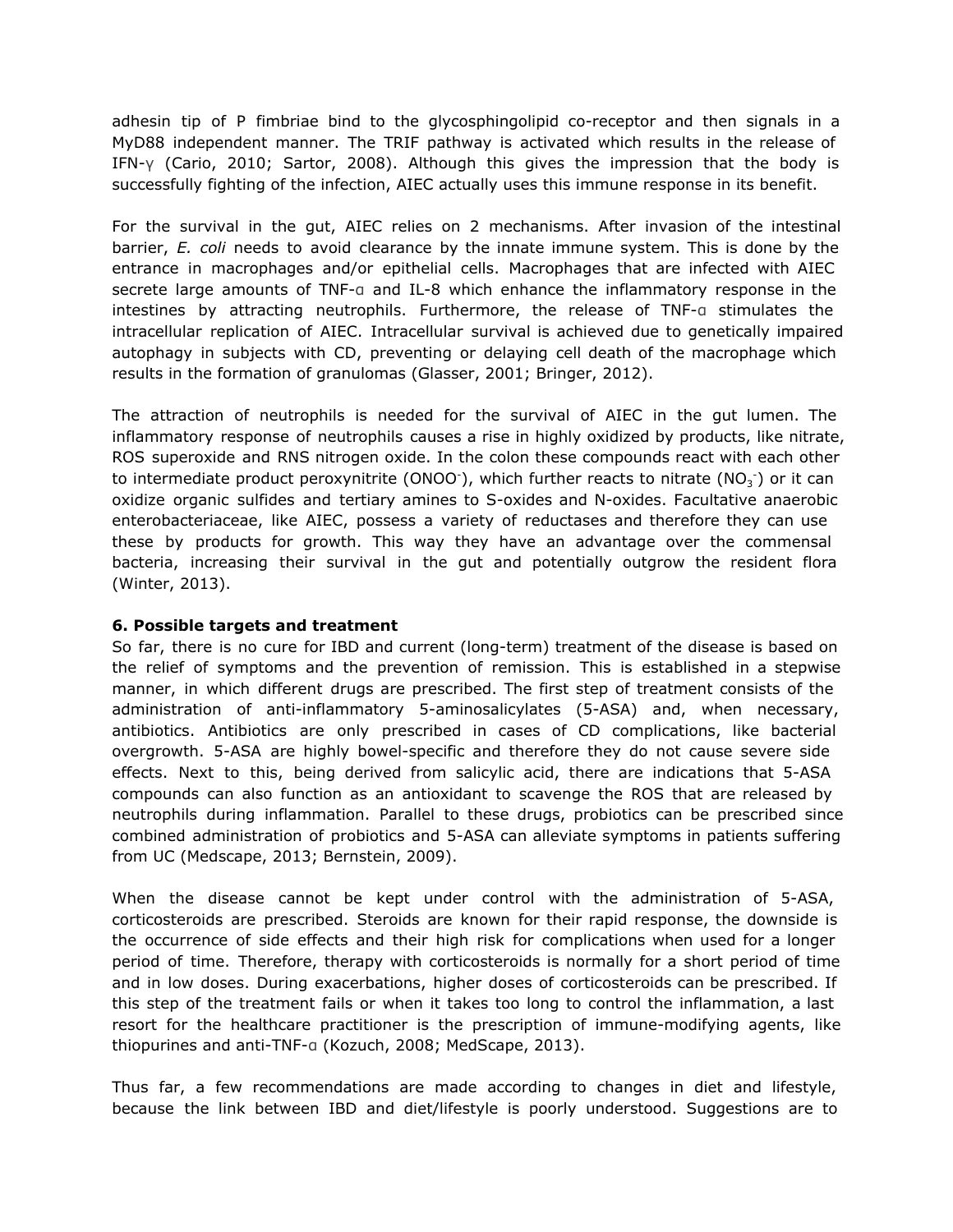lower the intake of oligosaccharides (fibers, prebiotics) during acute inflammation and reduce emotional stress where possible. Both recommendations might relieve symptoms, but are not known to prevent remission. Furthermore, there are indications that the administration of vitamin B12, vitamin D and certain strains of probiotics (*E. coli* Nissle 1917, *Bifidobacteria* spp. and *Lactobacilli*) can have a positive effect on symptom severity and the occurrence of remission (Sartor, 2004; Laparra, 2009; Bernstein, 2009; MedScape, 2013).

#### *6.1 Competition for nutrients*

Based on the survival strategies of both *S. typhimurium* and AIEC, it can be interesting to look at new treatment strategies for IBD. An important feature is the competition for nutrients. Focussing on a nutritional intervention for IBD can possibly reduce the prescription of corticosteroids and the occurrence of remission and is therefore more favourable and less invasive for the patient.

Since both *S. typhimurium* and AIEC survive by utilizing an energy source that cannot be used by the commensal microbiota, one of the treatment strategies could be to provide an extra carbon source during remission. According to the energy deficiency theory, high concentrations of H<sub>2</sub>S inhibit the formation of butyrate and other SCFAs out of dietary polysaccharides. Butyrate is positively involved in colonic cell growth, cell differentiation and an adequate anti-inflammatory response (Laparra, 2009). Therefore, providing fermentable dietary polysaccharides, e.g. non-starch polysaccharides, resistant starch and oligosaccharides, can lower the inflammatory response and positively influence the regeneration of the intestinal mucosae. Galacto-oligosaccharides (GOS) are non-digestible oligosaccharides derived from lactose, promote growth of bifidobacteria. Moreover, they may structurally mimic pathogen binding sites on IECs and thereby my inhibit the adhesion of pathogens like *S. typhimurium* and AIEC. In addition, inulin derived fructo-oligosaccharide (FOS) promote the growth of *Lactobacilli* and reduce the production of pro-inflammatory markers (Laparra, 2009).

The overall effect of prebiotics could be enhanced by administering specific strains of probiotics at the same time. Used strains should be selected for persistence in the gastrointestinal tract and their anti-inflammatory and antibacterial characteristics. For instance, *E. coli* Nissle 1917 exhibits an anti-inflammatory effect and the presence of large amounts of both *Bifidobacteria* spp. and *Lactobacilli* is associated with a healthy gut environment (Sartor, 2004; Bernstein, 2009). Dosing solely probiotics has a minimal effect on the overall composition of the microbiota and shows a limited effect on symptom improvement, therefore combination treatment with prebiotics should be considered (Marteau, 2003). The application of conventional treatment should not be forgotten. For instance, the simultaneous use of synbiotics (pre- and probiotics) with 5-ASA could be an interesting approach when patients do not suffer from active inflammation. With this approach synbiotics will support the overall intestinal health and promote homeostasis in the gut, where 5-ASA has an anti-inflammatory effect and can possibly scavenge the ROS that are released by neutrophils in the early phase of remission, thereby preventing disease flare. Thus, the application of synbiotics, consisting of selected probiotic strains and the fermentable carbohydrate substrates GOS and FOS, in combination with 5-ASA should be further explored.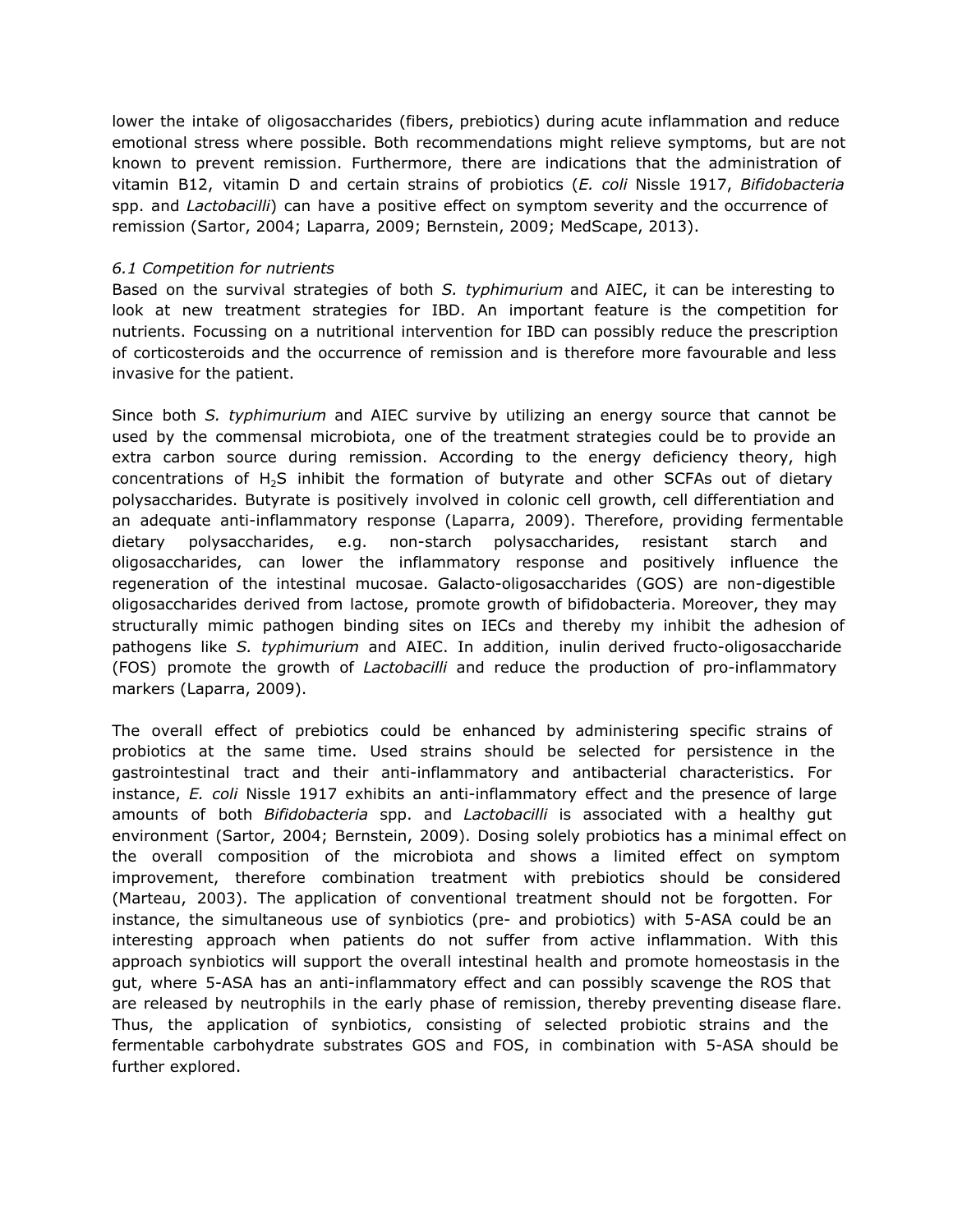#### **7. Conclusion**

The gut microbiota has an enormous impact on the health status of the host. Via metabolic functions and interactions with the immune system, the microbiota maintains gut homeostasis in cooperation with the hosts immune system. Subjects with IBD show a compromised mucosal tolerance in the gut and a decreased diversity of health-promoting bacterial strains. Pathogens like *S. typhimurium* and AIEC try to take advantage of a compromised mucosal tolerance and use the hosts immune response in their benefit to outgrow the commensal flora, leading to inflammation and disease flare.

There are indications that both *S. typhimurium* and AIEC utilize an energy source, that cannot be used by the commensal flora, to promote their own growth. This hypothesis gives rise to new treatment strategies for IBD. In order to compete with pathogenic bacteria, the administration of an extra fermentable carbon source, like GOS and FOS, in combination with the use of selected probiotic strains (together called synbiotics) should be investigated. Additionally, the application of synbiotics with 5-ASA could further reduce the occurrence of remission and should therefore be tested in well developed *in vivo* studies.

#### **Acknowledgements**

I would like to thank Aletta Kraneveld and Raish Oozeer for their support and their feedback on this manuscript.

#### **References**

- Abrahams, G. L., & Hensel, M. (2006). Manipulating cellular transport and immune responses: dynamic interactions between intracellular Salmonella enterica and its host cells. *Cellular Microbiology*, *8*(5), 728–37. doi:10.1111/j.1462-5822.2006.00706.x
- Artis, D. (2008). Epithelial-cell recognition of commensal bacteria and maintenance of immune homeostasis in the gut. *Nature Reviews. Immunology*, *8*(6), 411–20. doi:10.1038/nri2316
- Banchereau, J., Briere, F., Caux, C., Davoust, J., Lebecque, S., Liu, Y. J., … Palucka, K. (2000). Immunobiology of dendritic cells. *Annual Review of Immunology*, *18*, 767–811. doi:10.1146/annurev.immunol.18.1.767
- Barnich, N., Carvalho, F. A., Glasser, A.-L., Darcha, C., Jantscheff, P., Allez, M., … Darfeuille-Michaud, A. (2007). CEACAM6 acts as a receptor for adherent-invasive E. coli, supporting ileal mucosa colonization in Crohn disease. *The Journal of Clinical Investigation*, *117*(6), 1566–74. doi:10.1172/JCI30504
- Bedard, K., & Krause, K.-H. (2007). The NOX family of ROS-generating NADPH oxidases: physiology and pathophysiology. *Physiological Reviews*, *87*(1), 245–313. doi:10.1152/physrev.00044.2005
- Berkes, J. (2003). Intestinal epithelial responses to enteric pathogens: effects on the tight junction barrier, ion transport, and inflammation. *Gut*, *52*(3), 439–451. doi:10.1136/gut.52.3.439
- Blikslager, A. T., Moeser, A. J., Gookin, J. L., Jones, S. L., & Odle, J. (2007). Restoration of barrier function in injured intestinal mucosa. *Physiological Reviews*, *87*(2), 545–64.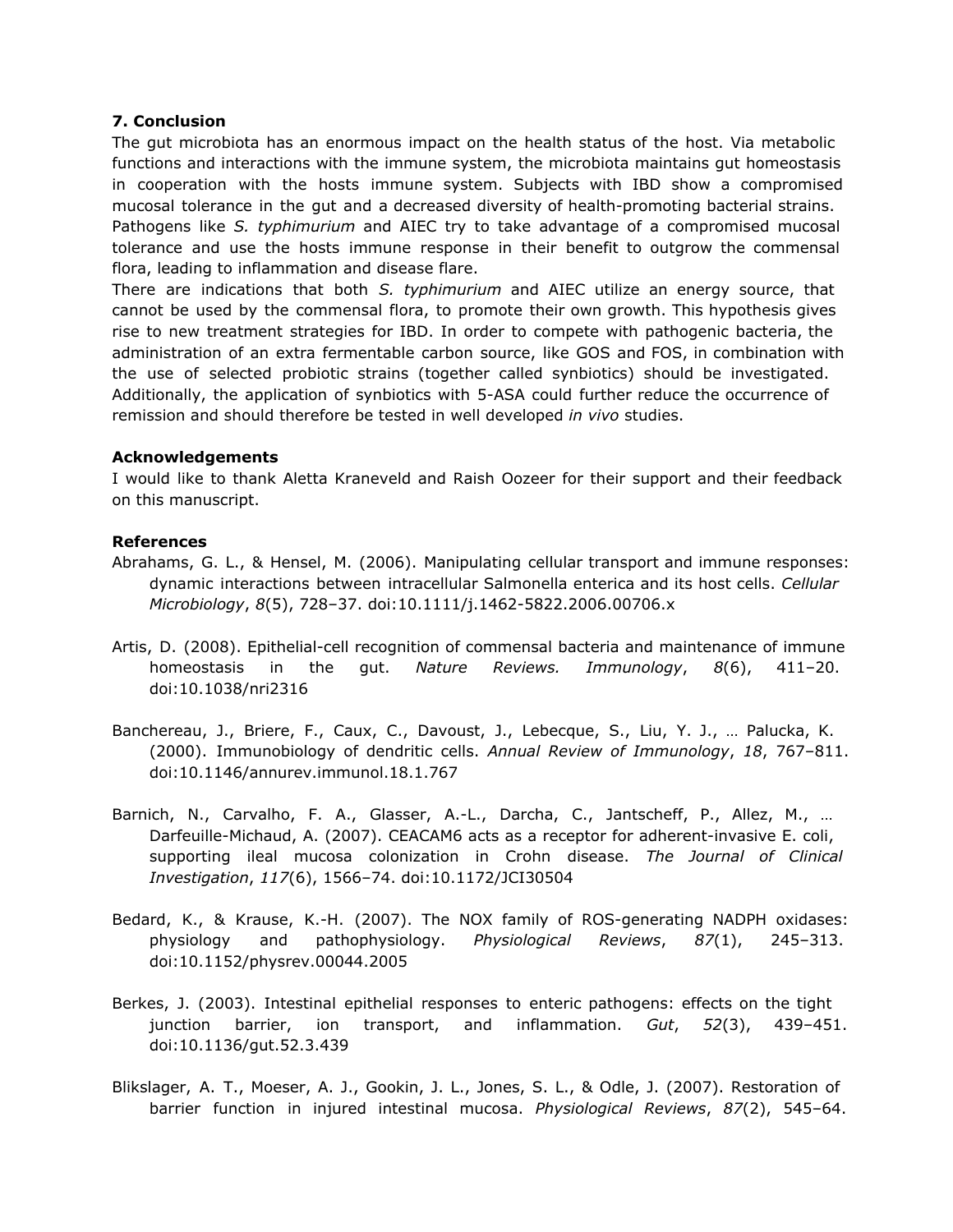doi:10.1152/physrev.00012.2006

- Bringer, M.-A., Billard, E., Glasser, A.-L., Colombel, J.-F., & Darfeuille-Michaud, A. (2012). Replication of Crohn's disease-associated AIEC within macrophages is dependent on TNF-α secretion. *Laboratory Investigation; a Journal of Technical Methods and Pathology*, *92*(3), 411–9. doi:10.1038/labinvest.2011.156
- Bruno, V. M., Hannemann, S., Lara-Tejero, M., Flavell, R. A., Kleinstein, S. H., & Galán, J. E. (2009). Salmonella Typhimurium type III secretion effectors stimulate innate immune responses in cultured epithelial cells. *PLoS Pathogens*, *5*(8), e1000538. doi:10.1371/journal.ppat.1000538
- Cario, E. (2010). Toll-like receptors in inflammatory bowel diseases: a decade later. *Inflammatory Bowel Diseases*, *16*(9), 1583–97. doi:10.1002/ibd.21282
- Carvalho, F. A., Barnich, N., Sauvanet, P., Darcha, C., Gelot, A., & Darfeuille-Michaud, A. (2008). Crohn's disease-associated Escherichia coli LF82 aggravates colitis in injured mouse colon via signaling by flagellin. *Inflammatory Bowel Diseases*, *14*(8), 1051–60. doi:10.1002/ibd.20423
- Cerf-Bensussan, N., & Gaboriau-Routhiau, V. (2010). The immune system and the gut microbiota: friends or foes? *Nature Reviews. Immunology*, *10*(10), 735–44. doi:10.1038/nri2850
- Chassaing, B., & Darfeuille-Michaud, A. (2013). The σE pathway is involved in biofilm formation by Crohn's disease-associated adherent-invasive Escherichia coli. *Journal of Bacteriology*, *195*(1), 76–84. doi:10.1128/JB.01079-12
- Chassaing, B., & Darfeuille–Michaud, A. (2011). The Commensal Microbiota and Enteropathogens in the Pathogenesis of Inflammatory Bowel Diseases. *Gastroenterology*, 140(6), 1720-1728.e3. Retrieved from [http://www.sciencedirect.com/science/article/pii/S0016508511001612](http://www.google.com/url?q=http%3A%2F%2Fwww.sciencedirect.com%2Fscience%2Farticle%2Fpii%2FS0016508511001612&sa=D&sntz=1&usg=AFQjCNFElV0pBlyM7cSm1wVF0-YV4rfYUg)
- Chassaing, B., Koren, O., Carvalho, F. A., Ley, R. E., & Gewirtz, A. T. (2013). AIEC pathobiont instigates chronic colitis in susceptible hosts by altering microbiota composition. *Gut*, gutjnl–2013–304909–. doi:10.1136/gutjnl-2013-304909
- Croxen, M. A., & Finlay, B. B. (2010). Molecular mechanisms of Escherichia coli pathogenicity. *Nature Reviews. Microbiology*, *8*(1), 26–38. doi:10.1038/nrmicro2265
- Fiorucci, S., Distrutti, E., Cirino, G., & Wallace, J. L. (2006). The Emerging Roles of Hydrogen Sulfide in the Gastrointestinal Tract and Liver. *Gastroenterology*, *131*(1), 259–271. Retrieved from [http://www.sciencedirect.com/science/article/pii/S0016508506003891](http://www.google.com/url?q=http%3A%2F%2Fwww.sciencedirect.com%2Fscience%2Farticle%2Fpii%2FS0016508506003891&sa=D&sntz=1&usg=AFQjCNFx77VnA1qBHkjYTlg99ft4GeZxCw)
- Fischer, H., Yamamoto, M., Akira, S., Beutler, B., & Svanborg, C. (2006). Mechanism of pathogen-specific TLR4 activation in the mucosa: fimbriae, recognition receptors and adaptor protein selection. *European Journal of Immunology*, *36*(2), 267–77. doi:10.1002/eji.200535149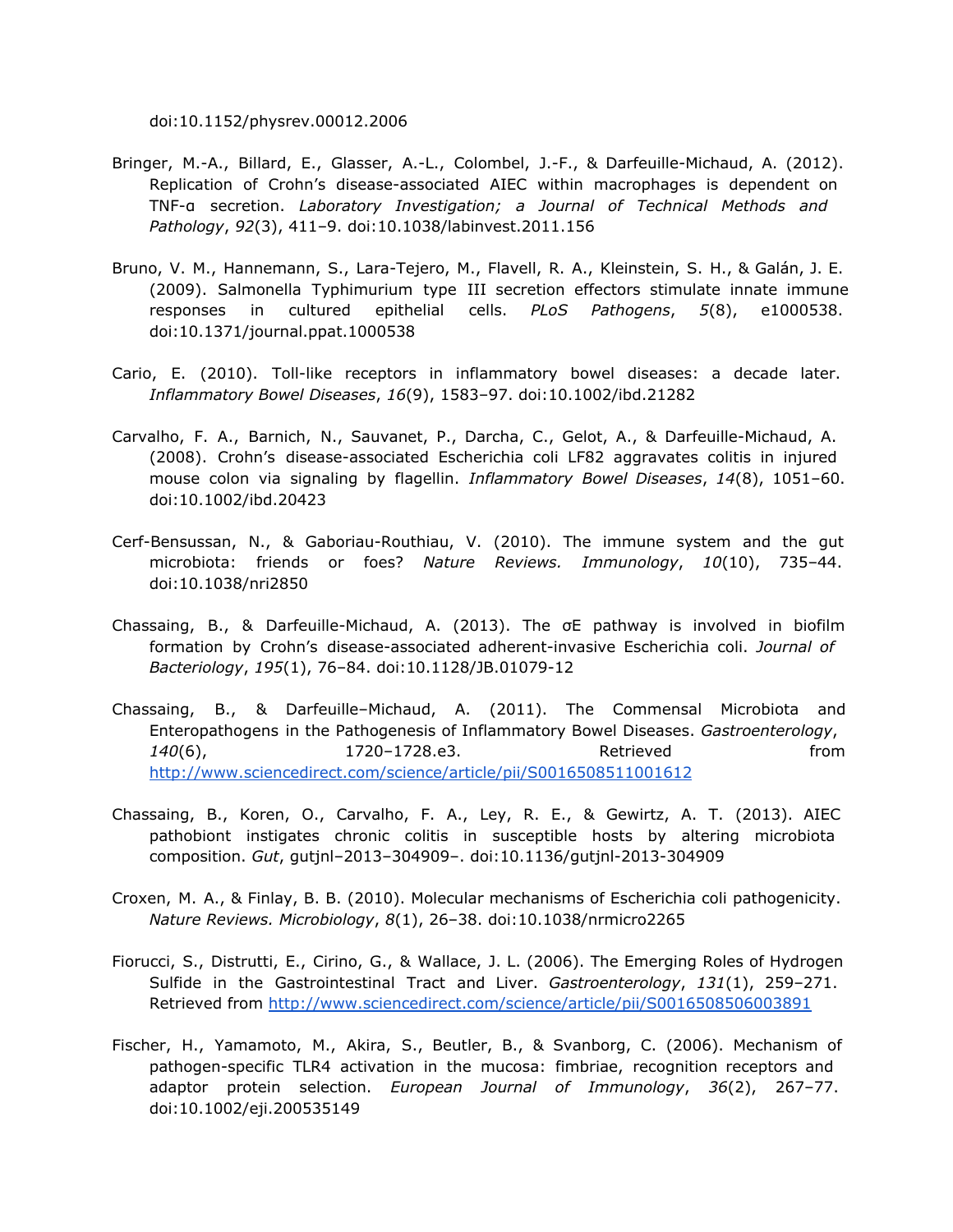- Franchi, L., Amer, A., Body-Malapel, M., Kanneganti, T.-D., Ozören, N., Jagirdar, R., … Núñez, G. (2006). Cytosolic flagellin requires Ipaf for activation of caspase-1 and interleukin 1beta in salmonella-infected macrophages. *Nature Immunology*, *7*(6), 576–82. doi:10.1038/ni1346
- Furne, J., Springfield, J., Koenig, T., DeMaster, E., & Levitt, M. D. (2001). Oxidation of hydrogen sulfide and methanethiol to thiosulfate by rat tissues: a specialized function of the colonic mucosa. *Biochemical Pharmacology*, *62*(2), 255–259. Retrieved from [http://www.sciencedirect.com/science/article/pii/S0006295201006578](http://www.google.com/url?q=http%3A%2F%2Fwww.sciencedirect.com%2Fscience%2Farticle%2Fpii%2FS0006295201006578&sa=D&sntz=1&usg=AFQjCNFaztDXe9pz5--j12nKVF_yHZVU3g)
- Garsin, D. A. (2010). Ethanolamine utilization in bacterial pathogens: roles and regulation. *Nature Reviews. Microbiology*, *8*(4), 290–5. doi:10.1038/nrmicro2334
- Gewirtz, A. T., Simon, P. O., Schmitt, C. K., Taylor, L. J., Hagedorn, C. H., O'Brien, A. D., … Madara, J. L. (2001). Salmonella typhimurium translocates flagellin across intestinal epithelia, inducing a proinflammatory response. *The Journal of Clinical Investigation*, *107*(1), 99–109. doi:10.1172/JCI10501
- Gibson, G. R., Cummings, J. H., & Macfarlane, G. T. (1991). Growth and activities of sulphate-reducing bacteria in gut contents of healthy subjects and patients with ulcerative colitis. *FEMS Microbiology Letters*, *86*(2), 103–111. Retrieved from [http://www.sciencedirect.com/science/article/pii/037810979190655T](http://www.google.com/url?q=http%3A%2F%2Fwww.sciencedirect.com%2Fscience%2Farticle%2Fpii%2F037810979190655T&sa=D&sntz=1&usg=AFQjCNGAD-_v6YSGZJOrwsGdl4HJA2SPSw)
- Glasser, A.-L., Boudeau, J., Barnich, N., Perruchot, M.-H., Colombel, J.-F., & Darfeuille-Michaud, A. (2001). Adherent Invasive Escherichia coli Strains from Patients with Crohn's Disease Survive and Replicate within Macrophages without Inducing Host Cell Death. *Infection and Immunity*, *69*(9), 5529–5537. doi:10.1128/IAI.69.9.5529-5537.2001
- Glasser, A.-L., & Darfeuille-Michaud, A. (n.d.). Abnormalities in the handling of intracellular bacteria in Crohn's disease: a link between infectious etiology and host genetic susceptibility. *Archivum Immunologiae et Therapiae Experimentalis*, *56*(4), 237–44. doi:10.1007/s00005-008-0026-1
- Greer, J. B., & O'Keefe, S. J. (2011). Microbial induction of immunity, inflammation, and cancer. *Frontiers in Physiology*, *1*, 168. doi:10.3389/fphys.2010.00168
- Hanauer, S. B. (2006). Inflammatory bowel disease: Epidemiology, pathogenesis, and therapeutic opportunities. *Inflammatory Bowel Diseases*, *12*, S3–S9. doi:10.1097/01.MIB.0000195385.19268.68
- Hooper, L. V, Littman, D. R., & Macpherson, A. J. (2012). Interactions between the microbiota and the immune system. *Science (New York, N.Y.)*, *336*(6086), 1268–73. doi:10.1126/science.1223490
- Ina, K., Kusugami, K., Hosokawa, T., Imada, A., Shimizu, T., Yamaguchi, T., … Ando, T. (1999). Increased mucosal production of granulocyte colony-stimulating factor is related to a delay in neutrophil apoptosis in Inflammatory Bowel disease. *Journal of*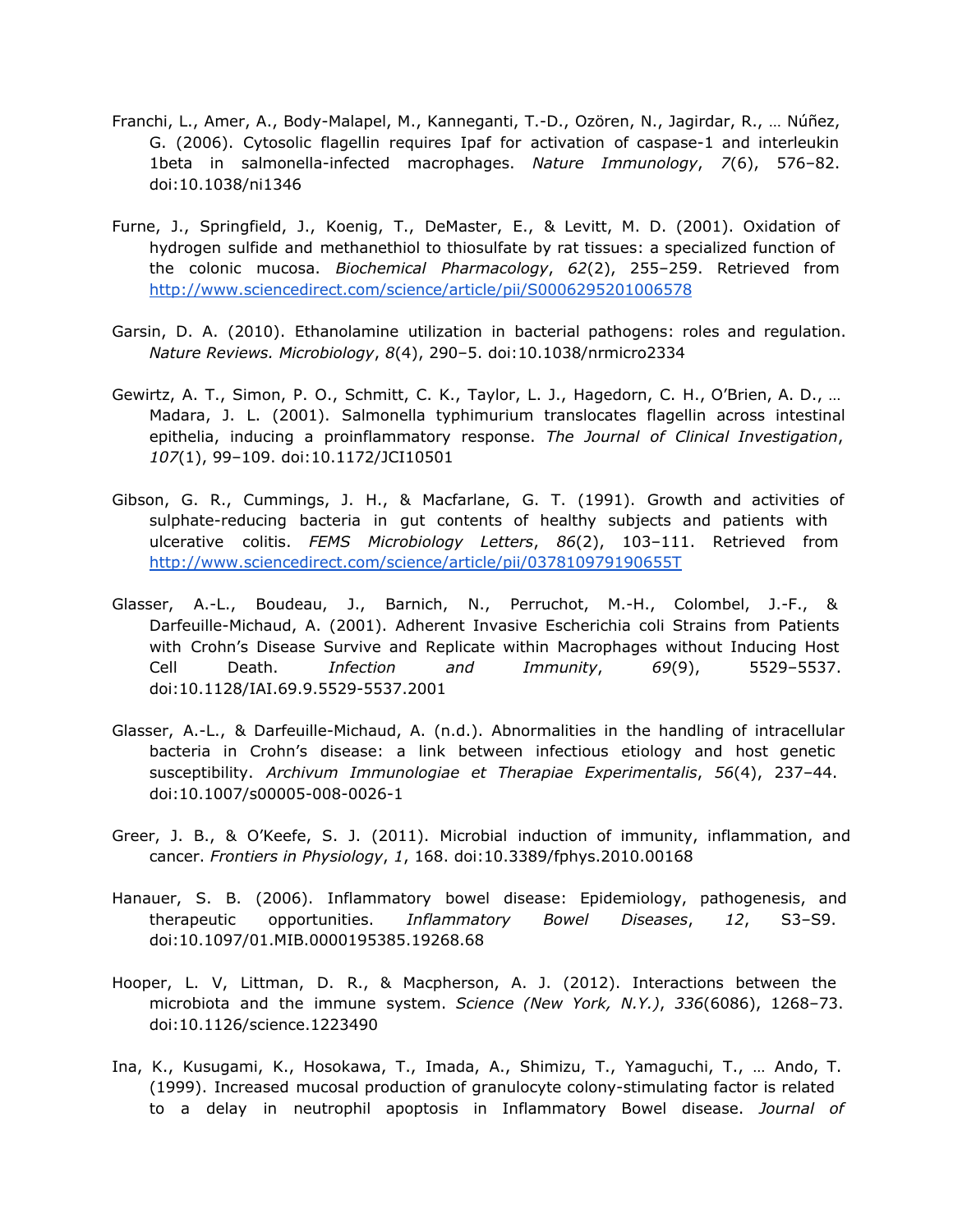*Gastroenterology and Hepatology*, *14*(1), 46–53. doi:10.1046/j.1440-1746.1999.01807.x

- Jia, W., Li, H., Zhao, L., & Nicholson, J. K. (2008). Gut microbiota: a potential new territory for drug targeting. *Nature Reviews. Drug Discovery*, *7*(2), 123–9. doi:10.1038/nrd2505
- Jiménez, E., Marín, M. L., Martín, R., Odriozola, J. M., Olivares, M., Xaus, J., … Rodríguez, J. M. (2008). Is meconium from healthy newborns actually sterile? *Research in Microbiology*, *159*(3), 187–193. Retrieved from [http://www.sciencedirect.com/science/article/pii/S0923250808000028](http://www.google.com/url?q=http%3A%2F%2Fwww.sciencedirect.com%2Fscience%2Farticle%2Fpii%2FS0923250808000028&sa=D&sntz=1&usg=AFQjCNGE7RFh8lihZ3RtIzzT7sG34O9Yrg)
- Kamada, N., & Núñez, G. (2013). Role of the gut microbiota in the development and function of lymphoid cells. *Journal of Immunology (Baltimore, Md. : 1950)*, *190*(4), 1389–95. doi:10.4049/jimmunol.1203100
- Kayama, H., & Takeda, K. (2012). Regulation of intestinal homeostasis by innate and adaptive immunity. *International Immunology*, *24*(11), 673–80. doi:10.1093/intimm/dxs094
- Kelly, D., Conway, S., & Aminov, R. (2005). Commensal gut bacteria: mechanisms of immune modulation. *Trends in Immunology*, *26*(6), 326–333. Retrieved from [http://www.sciencedirect.com/science/article/pii/S1471490605001079](http://www.google.com/url?q=http%3A%2F%2Fwww.sciencedirect.com%2Fscience%2Farticle%2Fpii%2FS1471490605001079&sa=D&sntz=1&usg=AFQjCNHlFpkWtDdamoEV5LPchx7F8hpf-w)
- Knight, P., Campbell, B. J., & Rhodes, J. M. (2008). Host-bacteria interaction in inflammatory bowel disease. *British Medical Bulletin*, *88*(1), 95–113. doi:10.1093/bmb/ldn038
- Kolluru, G. K., Shen, X., Bir, S. C., & Kevil, C. G. (2013). Hydrogen sulfide chemical biology: Pathophysiological roles and detection. *Nitric Oxide*, *35*, 5–20. Retrieved from [http://www.sciencedirect.com/science/article/pii/S1089860313002760](http://www.google.com/url?q=http%3A%2F%2Fwww.sciencedirect.com%2Fscience%2Farticle%2Fpii%2FS1089860313002760&sa=D&sntz=1&usg=AFQjCNEUt-2HQTZhJIbBfRGSzg3pL1o2Cg)
- Kozuch, P. L., & Hanauer, S. B. (2008). Treatment of inflammatory bowel disease: a review of medical therapy. *World Journal of Gastroenterology : WJG*, *14*(3), 354–77. Retrieved from [http://www.pubmedcentral.nih.gov/articlerender.fcgi?artid=2679125&tool=pmcentrez&re](http://www.google.com/url?q=http%3A%2F%2Fwww.pubmedcentral.nih.gov%2Farticlerender.fcgi%3Fartid%3D2679125%26tool%3Dpmcentrez%26rendertype%3Dabstract&sa=D&sntz=1&usg=AFQjCNHtKcgy1_z7uWDfTGNAK5MBZ-pBbQ) [ndertype=abstract](http://www.google.com/url?q=http%3A%2F%2Fwww.pubmedcentral.nih.gov%2Farticlerender.fcgi%3Fartid%3D2679125%26tool%3Dpmcentrez%26rendertype%3Dabstract&sa=D&sntz=1&usg=AFQjCNHtKcgy1_z7uWDfTGNAK5MBZ-pBbQ)
- Lapaquette, P., Glasser, A.-L., Huett, A., Xavier, R. J., & Darfeuille-Michaud, A. (2010). Crohn's disease-associated adherent-invasive E. coli are selectively favoured by impaired autophagy to replicate intracellularly. *Cellular Microbiology*, *12*(1), 99–113. doi:10.1111/j.1462-5822.2009.01381.x
- Laparra, J. M., & Sanz, Y. (2010). Interactions of gut microbiota with functional food components and nutraceuticals. *Pharmacological Research : The Official Journal of the Italian Pharmacological Society*, *61*(3), 219–25. doi:10.1016/j.phrs.2009.11.001
- Lebeer, S., Vanderleyden, J., & De Keersmaecker, S. C. J. (2010). Host interactions of probiotic bacterial surface molecules: comparison with commensals and pathogens. *Nature Reviews. Microbiology*, *8*(3), 171–84. doi:10.1038/nrmicro2297
- Loftus, E. V. (2004). Clinical epidemiology of inflammatory bowel disease: incidence,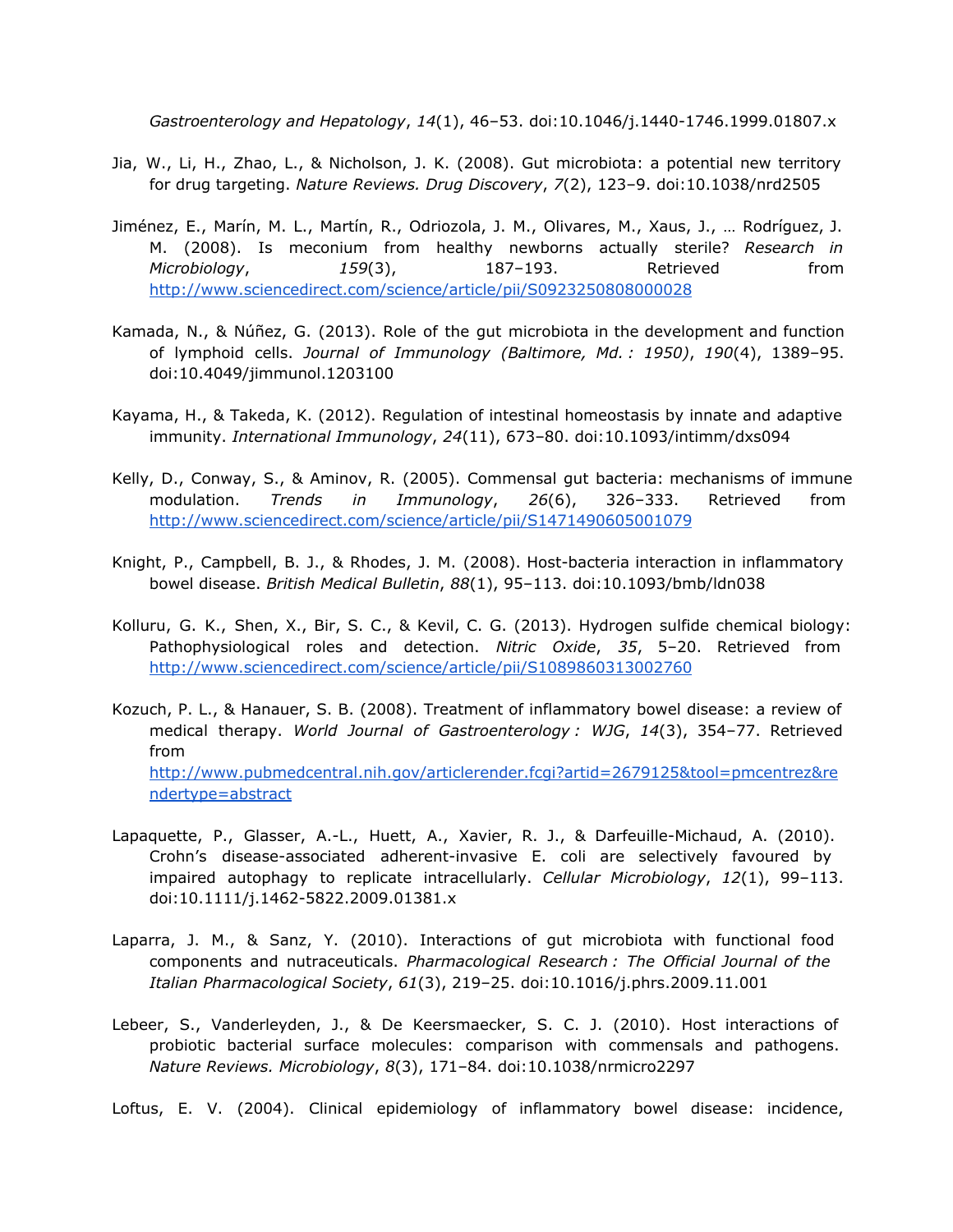prevalence, and environmental influences. *Gastroenterology*, *126*(6), 1504–1517. Retrieved from [http://www.sciencedirect.com/science/article/pii/S0016508504004627](http://www.google.com/url?q=http%3A%2F%2Fwww.sciencedirect.com%2Fscience%2Farticle%2Fpii%2FS0016508504004627&sa=D&sntz=1&usg=AFQjCNGeNH3ES6gGqMddAJT3mSiIC5qHZA)

- Lupp, C., Robertson, M. L., Wickham, M. E., Sekirov, I., Champion, O. L., Gaynor, E. C., & Finlay, B. B. (2007). Host-Mediated Inflammation Disrupts the Intestinal Microbiota and Promotes the Overgrowth of Enterobacteriaceae. *Cell Host & Microbe*, *2*(2), 119–129. Retrieved from [http://www.sciencedirect.com/science/article/pii/S1931312807001576](http://www.google.com/url?q=http%3A%2F%2Fwww.sciencedirect.com%2Fscience%2Farticle%2Fpii%2FS1931312807001576&sa=D&sntz=1&usg=AFQjCNHhI7DvvyHrBqwkfjJrOCwQX0dEPA)
- Lyons, S., Wang, L., Casanova, J. E., Sitaraman, S. V, Merlin, D., & Gewirtz, A. T. (2004). Salmonella typhimurium transcytoses flagellin via an SPI2-mediated vesicular transport pathway. *Journal of Cell Science*, *117*(Pt 24), 5771–80. doi:10.1242/jcs.01500
- Macfarlane, S., Steed, H., & Macfarlane, G. T. (2009). Intestinal bacteria and inflammatory bowel **disease.** The settle of the set of the disease. The set of the set of the set of the disease of the set o [http://informahealthcare.com.proxy.library.uu.nl/doi/abs/10.1080/10408360802485792](http://www.google.com/url?q=http%3A%2F%2Finformahealthcare.com.proxy.library.uu.nl%2Fdoi%2Fabs%2F10.1080%2F10408360802485792&sa=D&sntz=1&usg=AFQjCNFn2g8xsOPllH3zhfGgQd4sLqa4zA)
- Macia, L., Thorburn, A. N., Binge, L. C., Marino, E., Rogers, K. E., Maslowski, K. M., … Mackay, C. R. (2012). Microbial influences on epithelial integrity and immune function as a basis for inflammatory diseases. *Immunological Reviews*, *245*(1), 164–76. doi:10.1111/j.1600-065X.2011.01080.x
- Marteau, P., Seksik, P., & Shanahan, F. (2003). Manipulation of the bacterial flora in inflammatory bowel disease. *Best Practice & Research Clinical Gastroenterology*, *17*(1), 47–61. Retrieved from [http://www.sciencedirect.com/science/article/pii/S1521691802903446](http://www.google.com/url?q=http%3A%2F%2Fwww.sciencedirect.com%2Fscience%2Farticle%2Fpii%2FS1521691802903446&sa=D&sntz=1&usg=AFQjCNHrzTTgdkrzMYhTcyXSfEEhwvg6Ow)
- Martinez-Medina, M., Naves, P., Blanco, J., Aldeguer, X., Blanco, J. E., Blanco, M., ... Garcia-Gil, L. J. (2009). Biofilm formation as a novel phenotypic feature of adherent-invasive Escherichia coli (AIEC). *BMC Microbiology*, *9*(1), 202. doi:10.1186/1471-2180-9-202
- Medani, M., Collins, D., Docherty, N. G., Baird, A. W., O'Connell, P. R., & Winter, D. C. (2011). Emerging role of hydrogen sulfide in colonic physiology and pathophysiology. *Inflammatory Bowel Diseases*, *17*(7), 1620–5. doi:10.1002/ibd.21528
- Miller, L. S., Pietras, E. M., Uricchio, L. H., Hirano, K., Rao, S., Lin, H., … Modlin, R. L. (2007). Inflammasome-mediated production of IL-1beta is required for neutrophil recruitment against Staphylococcus aureus in vivo. *Journal of Immunology (Baltimore, Md. : 1950)*, *179*(10), 6933–42. Retrieved from [http://www.ncbi.nlm.nih.gov/pubmed/17982084](http://www.google.com/url?q=http%3A%2F%2Fwww.ncbi.nlm.nih.gov%2Fpubmed%2F17982084&sa=D&sntz=1&usg=AFQjCNE5RGQPfSei8QLOyjG7y4dzw5KO-g)
- Molodecky, N. A., Soon, I. S., Rabi, D. M., Ghali, W. A., Ferris, M., Chernoff, G., … Kaplan, G. G. (2012). Increasing Incidence and Prevalence of the Inflammatory Bowel Diseases With Time, Based on Systematic Review. *Gastroenterology*, *142*(1), 46–54.e42. Retrieved from [http://www.sciencedirect.com/science/article/pii/S0016508511013783](http://www.google.com/url?q=http%3A%2F%2Fwww.sciencedirect.com%2Fscience%2Farticle%2Fpii%2FS0016508511013783&sa=D&sntz=1&usg=AFQjCNFAsLDnMVuqGrNy-li9b9CxMc7YwQ)
- Mowat, A. M. (2003). Anatomical basis of tolerance and immunity to intestinal antigens. *Nature Reviews. Immunology*, *3*(4), 331–41. doi:10.1038/nri1057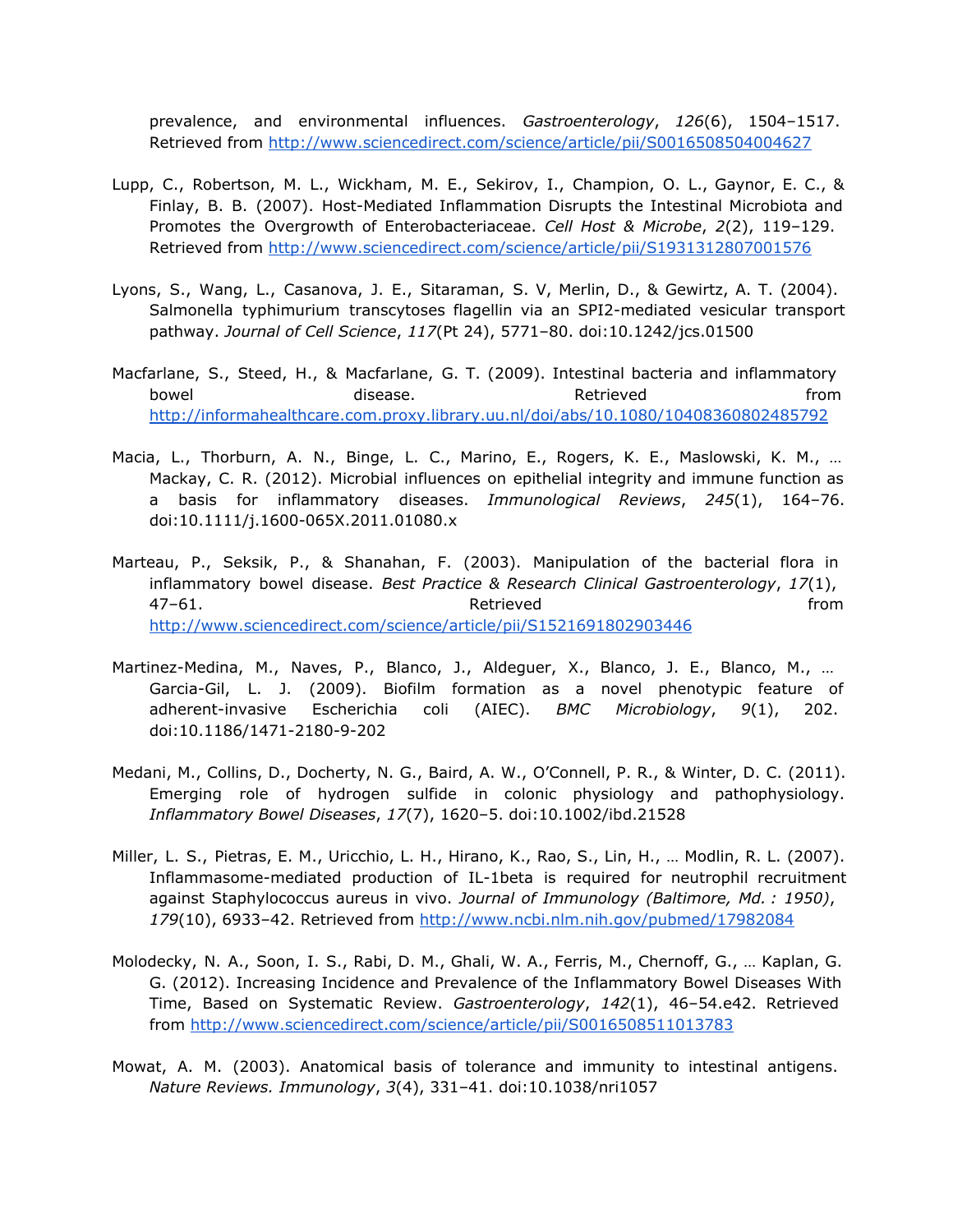- Naito, Y., Takagi, T., & Yoshikawa, T. (2007). Molecular fingerprints of neutrophil-dependent oxidative stress in inflammatory bowel disease. *Journal of Gastroenterology*, *42*(10), 787–98. doi:10.1007/s00535-007-2096-y
- Nicholson, J. K., Holmes, E., Kinross, J., Burcelin, R., Gibson, G., Jia, W., & Pettersson, S. (2012). Host-gut microbiota metabolic interactions. *Science (New York, N.Y.)*, *336*(6086), 1262–7. doi:10.1126/science.1223813
- Nicholson, J. K., Holmes, E., & Wilson, I. D. (2005). Gut microorganisms, mammalian metabolism and personalized health care. *Nature Reviews. Microbiology*, *3*(5), 431–8. doi:10.1038/nrmicro1152
- Nickerson, K. P., & McDonald, C. (2012). Crohn's disease-associated adherent-invasive Escherichia coli adhesion is enhanced by exposure to the ubiquitous dietary polysaccharide maltodextrin. *PloS One*, *7*(12), e52132. doi:10.1371/journal.pone.0052132
- Packey, C. D., & Sartor, R. B. (2008). Interplay of commensal and pathogenic bacteria, genetic mutations, and immunoregulatory defects in the pathogenesis of inflammatory bowel diseases. *Journal of Internal Medicine*, *263*(6), 597–606. doi:10.1111/j.1365-2796.2008.01962.x
- Rohmer, L., Hocquet, D., & Miller, S. I. (2011). Are pathogenic bacteria just looking for food? Metabolism and microbial pathogenesis. *Trends in Microbiology*, *19*(7), 341–348. Retrieved from [http://www.sciencedirect.com/science/article/pii/S0966842X11000734](http://www.google.com/url?q=http%3A%2F%2Fwww.sciencedirect.com%2Fscience%2Farticle%2Fpii%2FS0966842X11000734&sa=D&sntz=1&usg=AFQjCNH8s9BH-VkQzCVp-K33JWHBJqXgDw)
- Rolhion, N., Barnich, N., Bringer, M.-A., Glasser, A.-L., Ranc, J., Hébuterne, X., … Darfeuille-Michaud, A. (2010). Abnormally expressed ER stress response chaperone Gp96 in CD favours adherent-invasive Escherichia coli invasion. *Gut*, *59*(10), 1355–62. doi:10.1136/gut.2010.207456
- Rolhion, N., & Darfeuille-Michaud, A. (2007). Adherent-invasive Escherichia coli in inflammatory bowel disease. *Inflammatory Bowel Diseases*, *13*(10), 1277–83. doi:10.1002/ibd.20176
- Roof, D. M., & Roth, J. R. (1988). Ethanolamine utilization in Salmonella typhimurium. *Journal of Bacteriology*, *170*(9), 3855–63. Retrieved from [http://www.pubmedcentral.nih.gov/articlerender.fcgi?artid=207641&tool=pmcentrez&ren](http://www.google.com/url?q=http%3A%2F%2Fwww.pubmedcentral.nih.gov%2Farticlerender.fcgi%3Fartid%3D207641%26tool%3Dpmcentrez%26rendertype%3Dabstract&sa=D&sntz=1&usg=AFQjCNEj-0hLX_x4zrSOxUfnetsj_bBWMw) [dertype=abstract](http://www.google.com/url?q=http%3A%2F%2Fwww.pubmedcentral.nih.gov%2Farticlerender.fcgi%3Fartid%3D207641%26tool%3Dpmcentrez%26rendertype%3Dabstract&sa=D&sntz=1&usg=AFQjCNEj-0hLX_x4zrSOxUfnetsj_bBWMw)
- Rowan, F. E., Docherty, N. G., Coffey, J. C., & O'Connell, P. R. (2009). Sulphate-reducing bacteria and hydrogen sulphide in the aetiology of ulcerative colitis. *The British Journal of Surgery*, *96*(2), 151–8. doi:10.1002/bjs.6454
- Saleh, M., & Elson, C. O. (2011). Experimental Inflammatory Bowel Disease: Insights into the Host-Microbiota Dialog. *Immunity*, *34*(3), 293–302. Retrieved from [http://www.sciencedirect.com/science/article/pii/S1074761311000860](http://www.google.com/url?q=http%3A%2F%2Fwww.sciencedirect.com%2Fscience%2Farticle%2Fpii%2FS1074761311000860&sa=D&sntz=1&usg=AFQjCNFN__Z5HVGcmzC3KdSb9cNuiLQUZQ)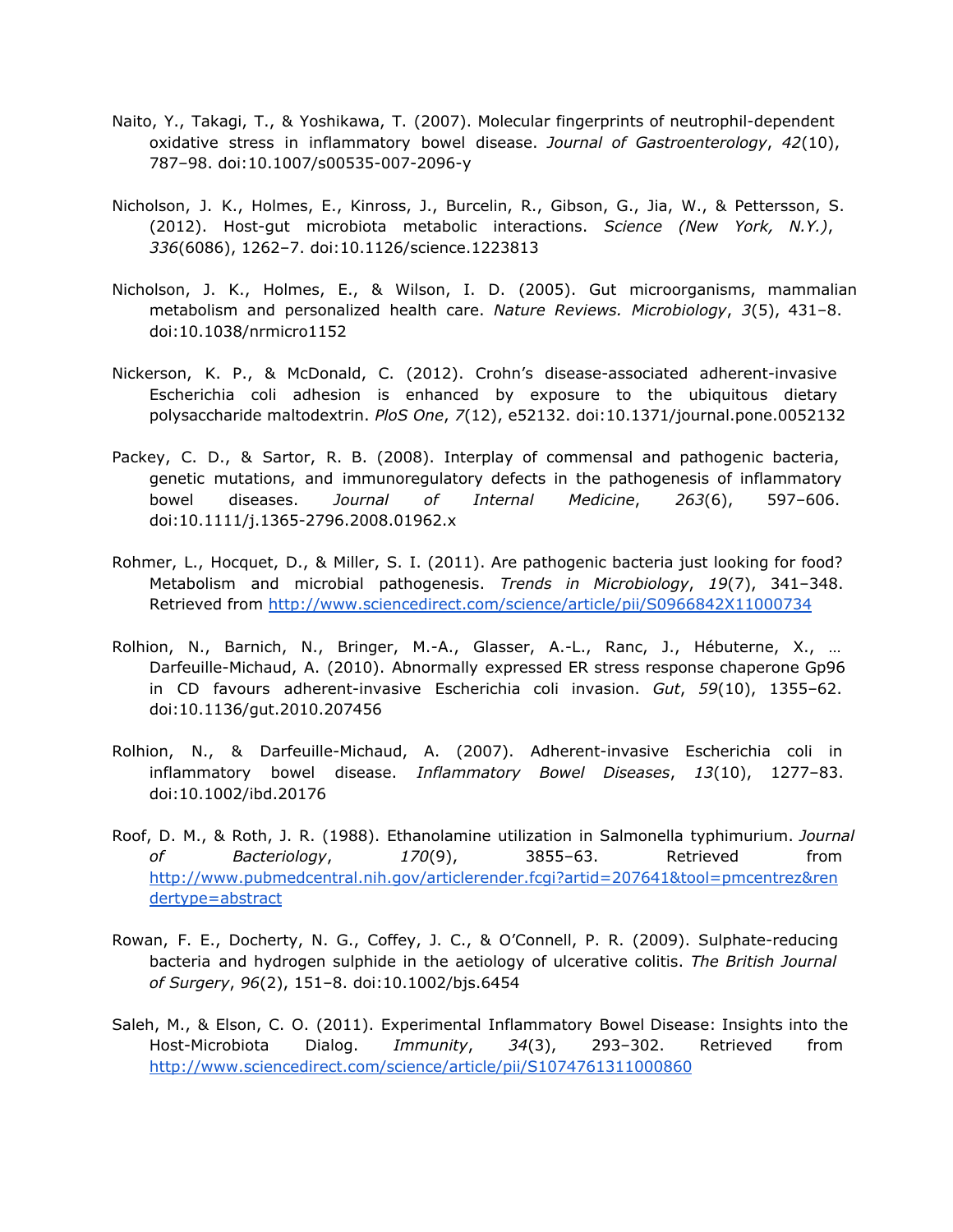- Santos, R. L., Raffatellu, M., Bevins, C. L., Adams, L. G., Tükel, Ç., Tsolis, R. M., & Bäumler, A. J. (2009). Life in the inflamed intestine, Salmonella style. *Trends in Microbiology*, 17(11), **498–506.** And **Retrieved https://** [http://www.sciencedirect.com/science/article/pii/S0966842X09001863](http://www.google.com/url?q=http%3A%2F%2Fwww.sciencedirect.com%2Fscience%2Farticle%2Fpii%2FS0966842X09001863&sa=D&sntz=1&usg=AFQjCNFlEyjyKBe8YF1LcyL08t6ZnV0u7A)
- Sartor, R. B. (2004). Therapeutic manipulation of the enteric microflora in inflammatory bowel diseases: antibiotics, probiotics, and prebiotics. *Gastroenterology*, *126*(6), 1620–1633. Retrieved from [http://www.sciencedirect.com/science/article/pii/S0016508504004561](http://www.google.com/url?q=http%3A%2F%2Fwww.sciencedirect.com%2Fscience%2Farticle%2Fpii%2FS0016508504004561&sa=D&sntz=1&usg=AFQjCNH8mSUgrQmz-iDfRVXSQ9Vlk3NPfg)
- Sartor, R. B. (2008). Microbial Influences in Inflammatory Bowel Diseases. *Gastroenterology*, *134*(2), 577–594. Retrieved from [http://www.sciencedirect.com/science/article/pii/S0016508507021579](http://www.google.com/url?q=http%3A%2F%2Fwww.sciencedirect.com%2Fscience%2Farticle%2Fpii%2FS0016508507021579&sa=D&sntz=1&usg=AFQjCNHkGvXwEGGBG_wsczsgrncDbQ9YAA)
- Sasaki, M., Sitaraman, S. V, Babbin, B. A., Gerner-Smidt, P., Ribot, E. M., Garrett, N., … Klapproth, J.-M. A. (2007). Invasive Escherichia coli are a feature of Crohn's disease. *Laboratory Investigation; a Journal of Technical Methods and Pathology*, *87*(10), 1042–54. doi:10.1038/labinvest.3700661
- Segal, A. W. (2005). How neutrophils kill microbes. *Annual Review of Immunology*, *23*, 197–223. doi:10.1146/annurev.immunol.23.021704.115653
- Serhan, C. N., & Savill, J. (2005). Resolution of inflammation: the beginning programs the end. *Nature Immunology*, *6*(12), 1191–7. doi:10.1038/ni1276
- Shanahan, F. (2010). Gut microbes: from bugs to drugs. *The American Journal of Gastroenterology*, *105*(2), 275–9. doi:10.1038/ajg.2009.729
- Shanahan, F. (2012). The microbiota in inflammatory bowel disease: friend, bystander, and sometime-villain. *Nutrition Reviews*, *70 Suppl 1*, S31–7. doi:10.1111/j.1753-4887.2012.00502.x
- Shen, X., Carlström, M., Borniquel, S., Jädert, C., Kevil, C. G., & Lundberg, J. O. (2013). Microbial regulation of host hydrogen sulfide bioavailability and metabolism. *Free Radical Biology and Medicine*, *60*, 195–200. Retrieved from [http://www.sciencedirect.com/science/article/pii/S0891584913000889](http://www.google.com/url?q=http%3A%2F%2Fwww.sciencedirect.com%2Fscience%2Farticle%2Fpii%2FS0891584913000889&sa=D&sntz=1&usg=AFQjCNGi1uqLpghHde7ScFvoz00WSKlslA)
- Simrén, M., Barbara, G., Flint, H. J., Spiegel, B. M. R., Spiller, R. C., Vanner, S., … Zoetendal, E. G. (2013). Intestinal microbiota in functional bowel disorders: a Rome foundation report. *Gut*, *62*(1), 159–76. doi:10.1136/gutjnl-2012-302167
- Smith, P. D., Ochsenbauer-Jambor, C., & Smythies, L. E. (2005). Intestinal macrophages: unique effector cells of the innate immune system. *Immunological Reviews*, *206*, 149–59. doi:10.1111/j.0105-2896.2005.00288.x
- Smith, P. D., Smythies, L. E., Shen, R., Greenwell-Wild, T., Gliozzi, M., & Wahl, S. M. (2011). Intestinal macrophages and response to microbial encroachment. *Mucosal Immunology*, *4*(1), 31–42. doi:10.1038/mi.2010.66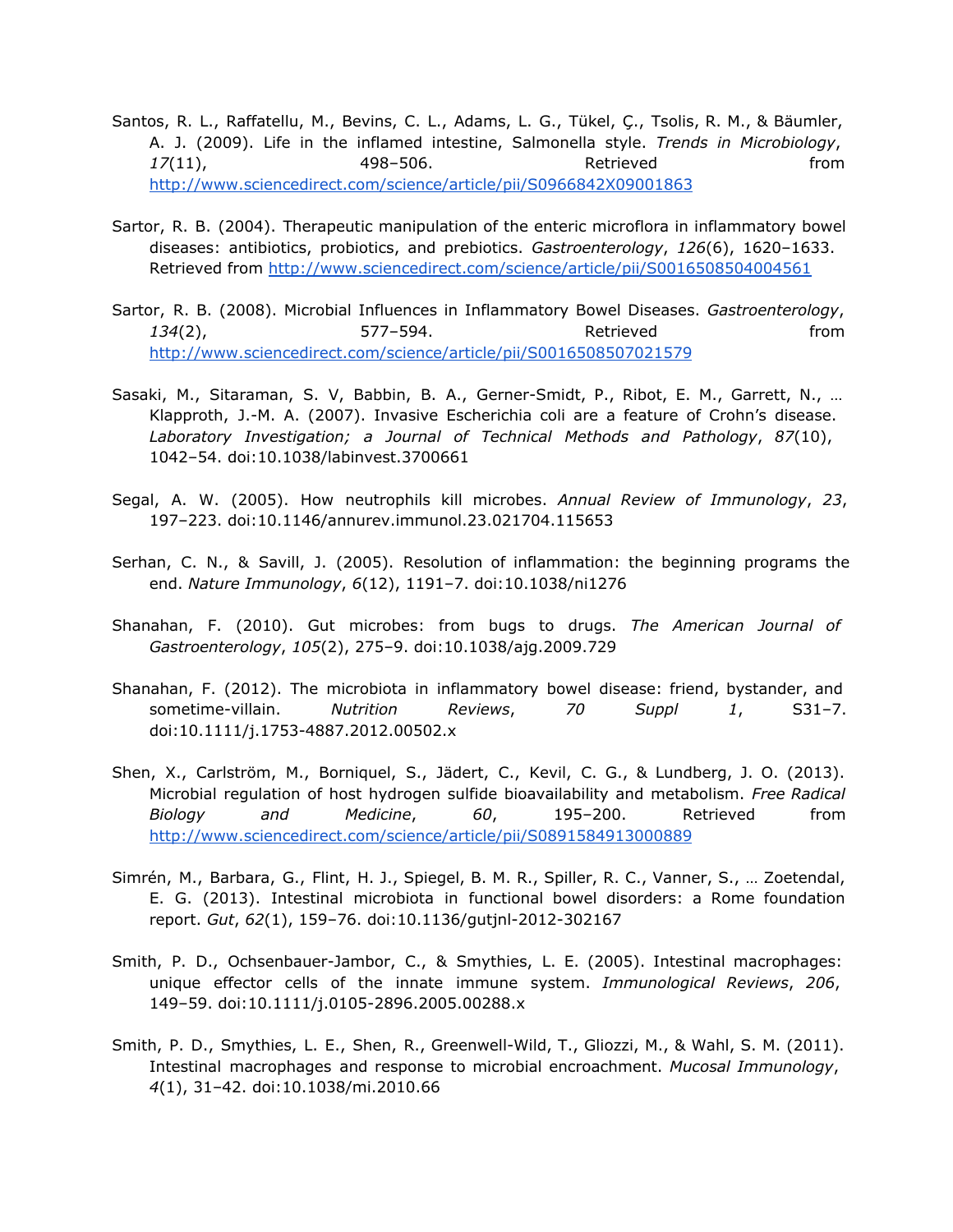- Smythies, L. E., Sellers, M., Clements, R. H., Mosteller-Barnum, M., Meng, G., Benjamin, W. H., … Smith, P. D. (2005). Human intestinal macrophages display profound inflammatory anergy despite avid phagocytic and bacteriocidal activity. *The Journal of Clinical Investigation*, *115*(1), 66–75. doi:10.1172/JCI19229
- Stecher, B., Robbiani, R., Walker, A. W., Westendorf, A. M., Barthel, M., Kremer, M., … Hardt, W.-D. (2007). Salmonella enterica serovar typhimurium exploits inflammation to compete with the intestinal microbiota. *PLoS Biology*, *5*(10), 2177–89. doi:10.1371/journal.pbio.0050244
- Stoffels, L., Krehenbrink, M., Berks, B. C., & Unden, G. (2012). Thiosulfate reduction in Salmonella enterica is driven by the proton motive force. *Journal of Bacteriology*, *194*(2), 475–85. doi:10.1128/JB.06014-11
- Strober, W. (2009). The multifaceted influence of the mucosal microflora on mucosal dendritic cell responses. *Immunity*, *31*(3), 377–88. doi:10.1016/j.immuni.2009.09.001
- Thiennimitr, P., Winter, S. E., Winter, M. G., Xavier, M. N., Tolstikov, V., Huseby, D. L., … Bäumler, A. J. (2011). Intestinal inflammation allows Salmonella to use ethanolamine to compete with the microbiota. *Proceedings of the National Academy of Sciences of the United States of America*, *108*(42), 17480–5. doi:10.1073/pnas.1107857108
- Thompson-Chagoyán, O. C., Maldonado, J., & Gil, A. (2007). Colonization and impact of disease and other factors on intestinal microbiota. *Digestive Diseases and Sciences*, *52*(9), 2069–77. doi:10.1007/s10620-006-9285-z
- Turner, J. R. (2009). Intestinal mucosal barrier function in health and disease. *Nature Reviews. Immunology*, *9*(11), 799–809. doi:10.1038/nri2653
- Wang, G., Stange, E. F., & Wehkamp, J. (2007). Host-microbe interaction: mechanisms of defensin deficiency in Crohn's disease. *Expert Review of Anti-Infective Therapy*, *5*(6), 1049–57. doi:10.1586/14787210.5.6.1049
- Winter, S. E., Thiennimitr, P., Winter, M. G., Butler, B. P., Huseby, D. L., Crawford, R. W., … Bäumler, A. J. (2010). Gut inflammation provides a respiratory electron acceptor for Salmonella. *Nature*, *467*(7314), 426–9. doi:10.1038/nature09415
- Winter, S. E., Winter, M. G., Xavier, M. N., Thiennimitr, P., Poon, V., Keestra, A. M., … Bäumler, A. J. (2013). Host-derived nitrate boosts growth of E. coli in the inflamed gut. *Science (New York, N.Y.)*, *339*(6120), 708–11. doi:10.1126/science.1232467
- Xavier, R. J., & Podolsky, D. K. (2007). Unravelling the pathogenesis of inflammatory bowel disease. *Nature*, *448*(7152), 427–34. doi:10.1038/nature06005
- Yolanda, D. S., Natividad, J. M. M., & Verdu, E. F. (2013). Modulation of intestinal barrier by intestinal microbiota: Pathological and therapeutic implications. *Pharmacological Research*, *69*(1), 42–51. Retrieved from [http://www.sciencedirect.com/science/article/pii/S1043661812001946](http://www.google.com/url?q=http%3A%2F%2Fwww.sciencedirect.com%2Fscience%2Farticle%2Fpii%2FS1043661812001946&sa=D&sntz=1&usg=AFQjCNGGyDl5_j4CrOhJ9mYW9EMPYNNLBA)